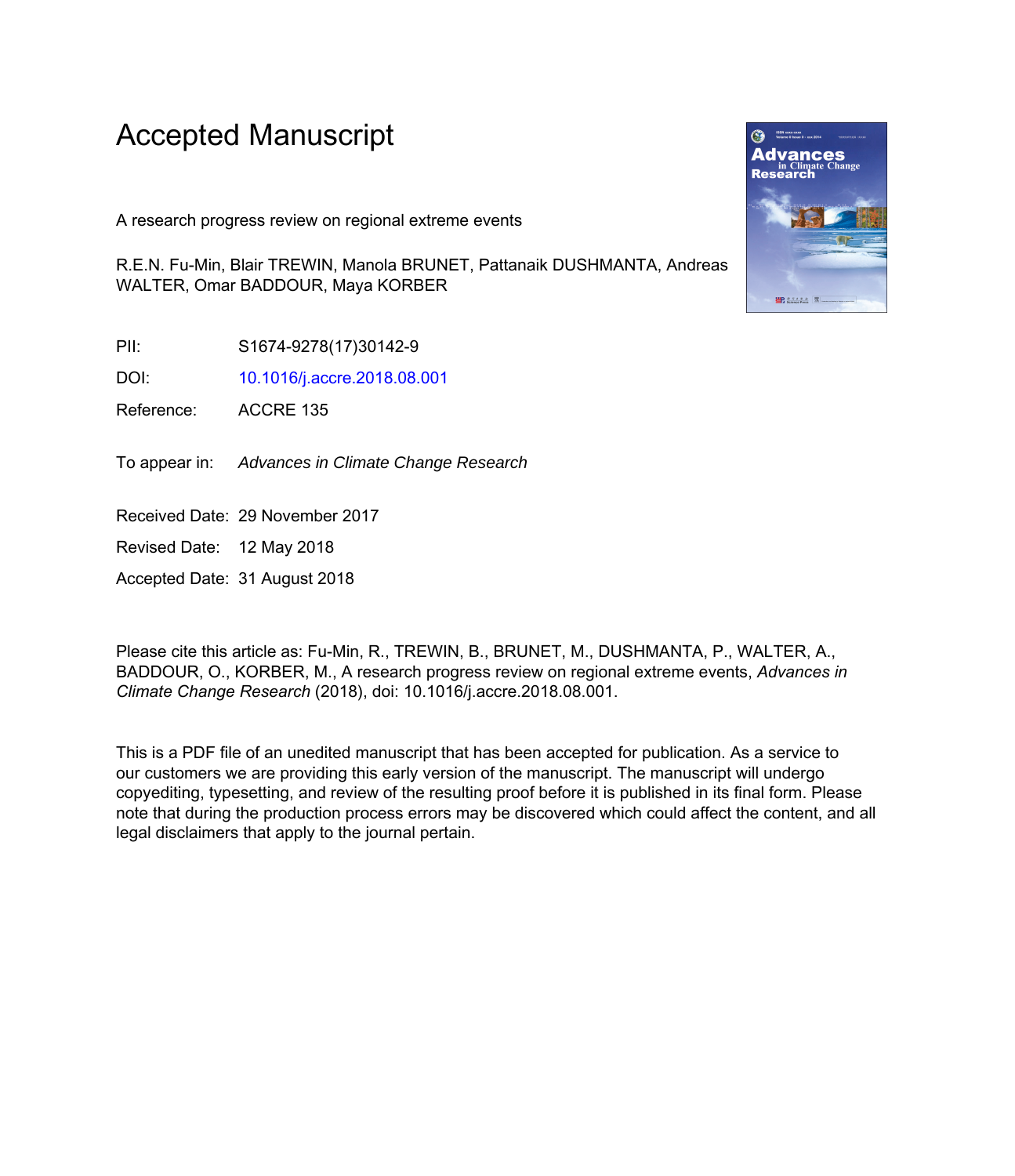|  |  |  |  |  |  | <b>ACCEPTED MANUSCRIPT</b> |
|--|--|--|--|--|--|----------------------------|
|--|--|--|--|--|--|----------------------------|

| 1  |                                                                                                                                                            |
|----|------------------------------------------------------------------------------------------------------------------------------------------------------------|
| 2  | A research progress review on regional extreme events                                                                                                      |
| 3  | REN Fu-Min <sup>1</sup> , Blair TREWIN <sup>2</sup> , Manola BRUNET <sup>3,4</sup> , Pattanaik DUSHMANTA <sup>5</sup> , Andreas WALTER <sup>6</sup> , Omar |
| 4  | BADDOUR <sup>7</sup> , Maya KORBER <sup>6</sup>                                                                                                            |
| 5  | 1 State key Laboratory of Severe Weather, Chinese Academy of Meteorological Sciences, Beijing 100081, China                                                |
| 6  | 2 Bureau of Meteorology, Melbourne VIC 3001, Australia                                                                                                     |
| 7  | 3 Centre for Climate Change, Department of Geography, University Rovira i Virgili, Tarragona 43007, Spain                                                  |
| 8  | 4 Climatic Research Unit, School of Environmental Sciences, University of East Anglia, Norwich NR4 7TJ, UK                                                 |
| 9  | 5 India Meteorological Department, New Delhi 110003, India                                                                                                 |
| 10 | 6 German Meteorological Service (DWD), Offenbach 63067, Germany                                                                                            |
| 11 | 7 World Meteorological Organization, Geneva 1211, Switzerland                                                                                              |
| 12 |                                                                                                                                                            |
| 13 |                                                                                                                                                            |
| 14 |                                                                                                                                                            |
| 15 |                                                                                                                                                            |
| 16 | Corresponding author: Ren, F.-M., fmren@163.com.                                                                                                           |
| 17 |                                                                                                                                                            |
| 18 |                                                                                                                                                            |
|    |                                                                                                                                                            |
|    |                                                                                                                                                            |
|    |                                                                                                                                                            |
|    |                                                                                                                                                            |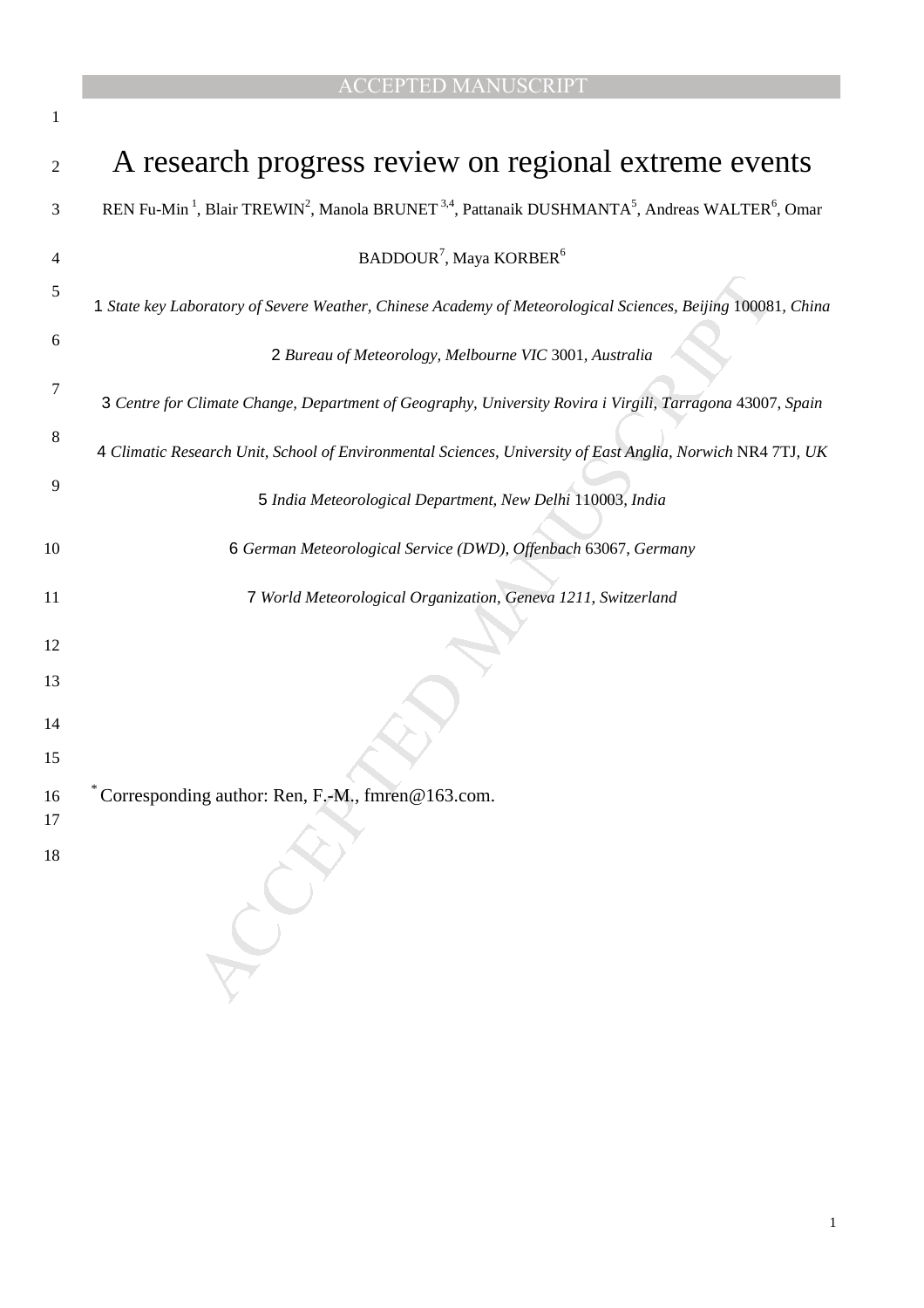#### ABSTRACT

reme event (REE) with a certain impacted area and duration. The concept of I<br>collow mainly objective assessment of the events without a pre-determined b<br>This paper reviews the studies on REEs published during the past 20 y An extreme (weather and climate) event does not only mean that an extreme occurs at a location, but more generally it can impact a certain area and last a certain period of time, which is defined as a regional extreme event (REE) with a certain impacted area and duration. The concept of REE has been defined to allow mainly objective assessment of the events without a pre-determined boundary and duration. This paper reviews the studies on REEs published during the past 20 years, especially recent years. Mainly in view of methodology, these studies can be divided into three types: studies focusing on spatial simultaneity, studies focusing on temporal persistence, and studies identifying REEs. The methods identifying REEs include two kinds, e.g., type-I methods stressing REE's temporal persistence within a relatively certain area and type-II methods focusing on catching a complete REE. Identification methods proposed in this paper could provide valuable information for various purposes, such as real-time monitoring, estimating long-term changes, mechanism diagnosis, forecasting study and even attribution analysis. Research on REEs is important for objectively defining extreme weather and climate events, which depends on the spatial and temporal scales of interest. Such an objective definition will support ongoing climate monitoring and improve the assessment of how regional extreme events have changed over time.

Keywords: Extreme (weather and climate) events, Regional extreme events, Research progress, Review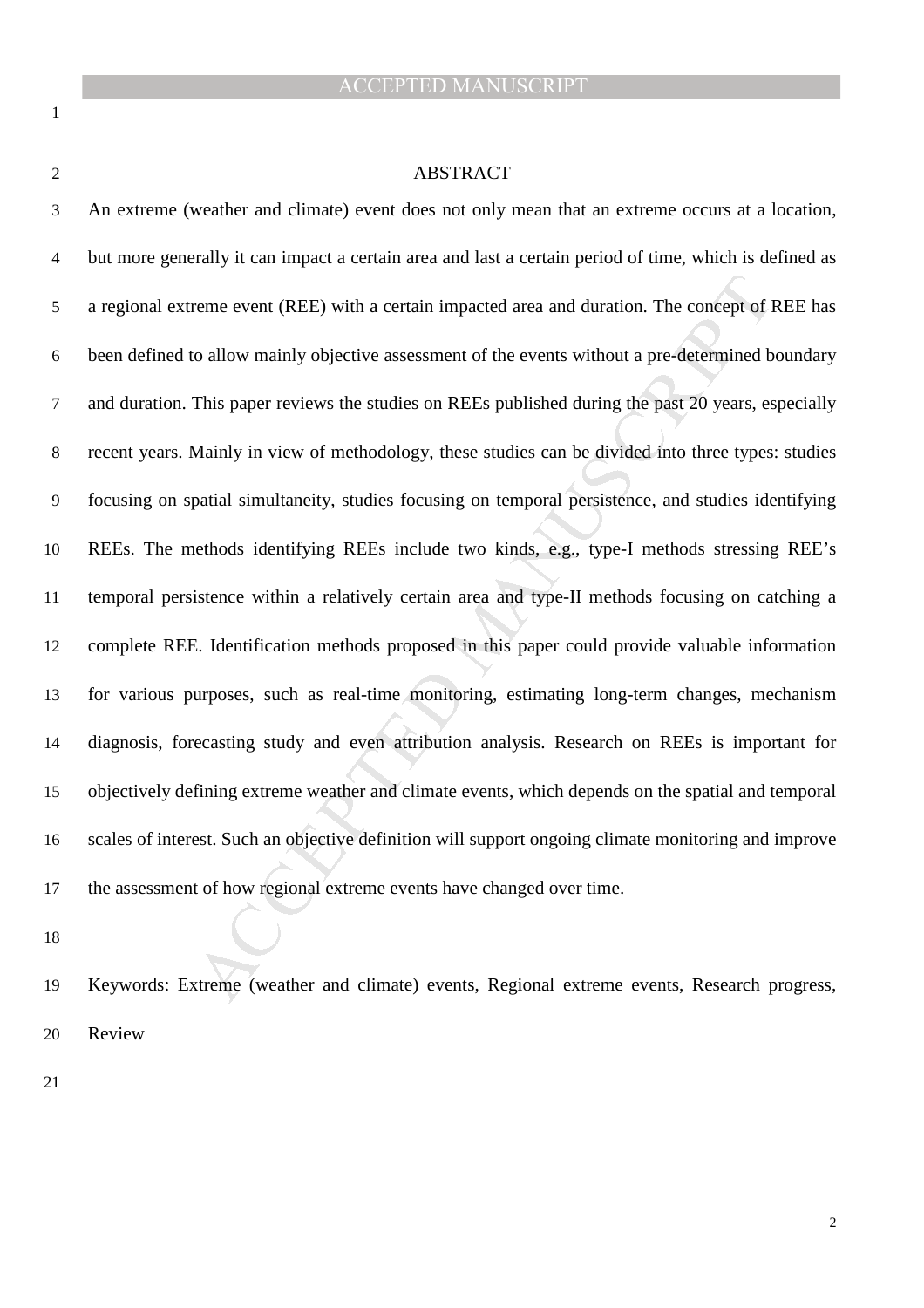# **1. Introduction**

| 3              | During the past several decades, climate change and extreme weather and climate events have             |
|----------------|---------------------------------------------------------------------------------------------------------|
| $\overline{4}$ | become a field of increasing concern. Recently, the Intergovernmental Panel on Climate Change           |
| 5              | (IPCC) Special Report on Extremes (SREX) (IPCC, 2012) assessed the complex relationship                 |
| 6              | between disasters and extreme events, which depends on exposure and vulnerability as well as the        |
| $\tau$         | severity of the extreme event itself, and provided a comprehensive overview of extreme events           |
| $8\,$          | including the definitions, classifications, and research results.                                       |
| $\overline{9}$ | Most observational studies of extreme events have been carried out over the last 30 years. Karl         |
| 10             | et al. (1984), which was one of the earliest studies, conducted a study on extreme temperatures and     |
| 11             | diurnal temperature range. Precipitation extremes became a focus later; one early example is a study    |
| 12             | of extreme precipitation in Japan by Iwashima and Yamamoto (1993).                                      |
| 13             | Since the early 1990s, international research efforts on extreme events (Karl et al., 1986, 1991;       |
| 14             | Plantico et al., 1990; Horton, 1995; Easterling et al., 1997; Zhai and Ren, 1997; Collins et al., 2000) |
| 15             | were strongly driven by two developments. The first one was the establishment of IPCC in 1988           |
| 16             | and its series of assessment reports from 1990 onwards, and the second was the Climate Variability      |
| 17             | and Predictability (CLIVAR) project launched in 1993. Later, two other developments, the                |
| 18             | workshop on indices and indicators for climate extremes held in the U.S. in 1997, and the birth of      |
| 19             | the Expert Team on Climate Change Detection and Indices (ETCCDI), provided a catalyst for the           |
| 20             | research work in various aspects of extreme weather and climate events.                                 |
| 21             | A number of papers were produced as a result of the 1997 workshop and subsequent regional               |
| 22             | workshops (Karl and Knight, 1998; Ren and Zhai, 1998; Suppiah and Hennessy, 1998; Groisman et           |
| 23             | al., 1999; Jones et al., 1999; Plummer et al., 1999; Zhai et al., 1999). More comprehensive global or   |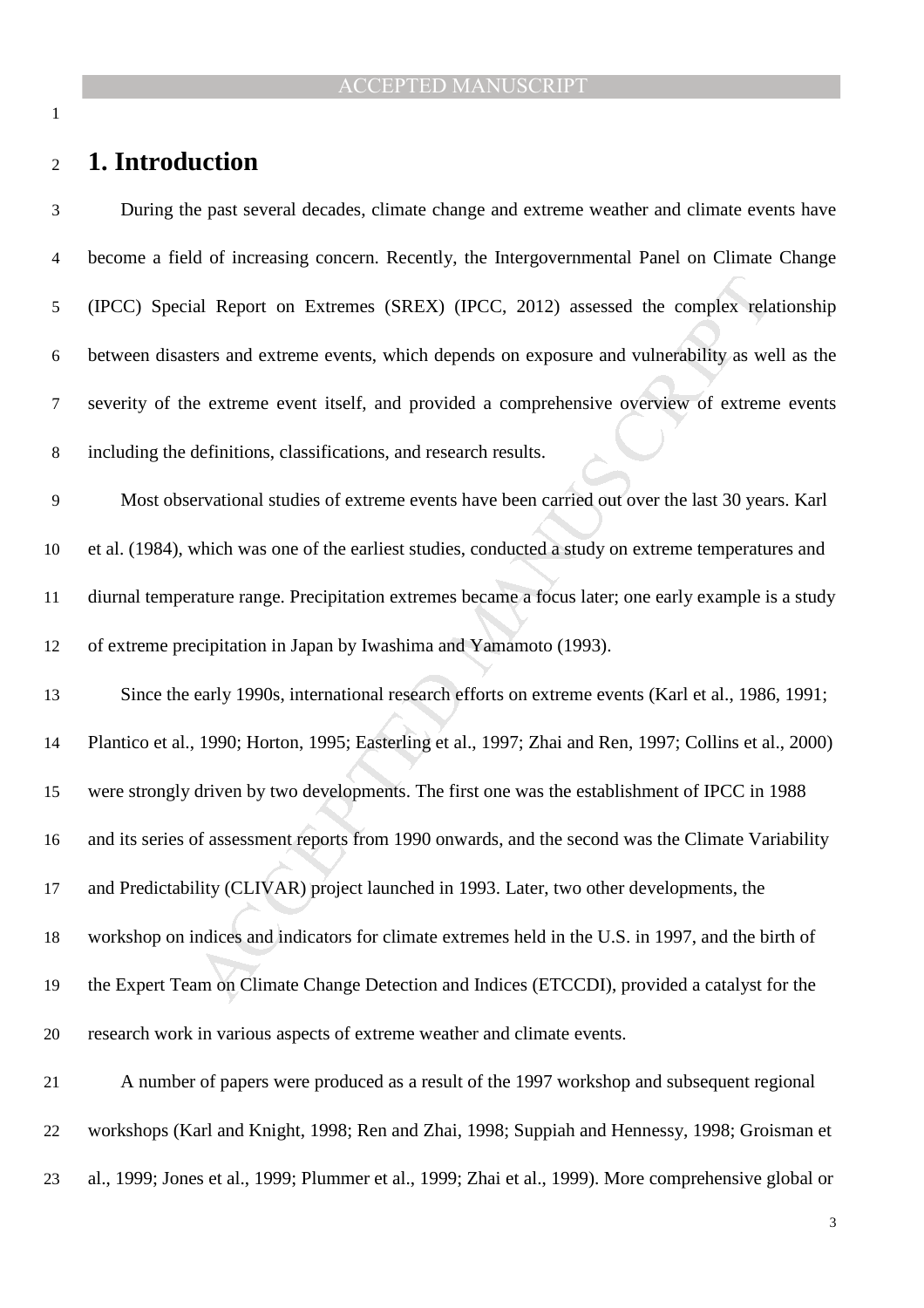| $\mathbf{1}$   | semi-global studies also emerged, either consolidating the results of regional workshops or carrying   |
|----------------|--------------------------------------------------------------------------------------------------------|
| 2              | out independent analyses (Easterling et al., 2000; Frich et al., 2002; Groisman et al., 2005;          |
| 3              | Alexander et al., 2006; Zhang et al., 2011).                                                           |
| $\overline{4}$ | New analyses at the global, regional, and national scales have continued to be published,              |
| 5              | covering most parts of the world (Klein-Tank et al., 2006; Barrucand et al., 2008; Kenyon and          |
| 6              | Hegerl, 2008, 2010; Kunkel et al., 2008; Pavan et al., 2008; Peterson et al., 2008; Rusticucci and     |
| $\tau$         | Renom, 2008; Scaife et al., 2008; Alexander et al., 2009; Choi et al., 2009; Pryor et al., 2009;       |
| 8              | Lupikasza, 2010; Toreti et al., 2010; Morak et al., 2011, 2013; Zwiers et al., 2011; Li et al., 2012;  |
| 9              | Meehl et al., 2012; Weaver, 2012; Skansi et al., 2013; Villarini et al., 2013; Westra et al., 2013).   |
| 10             | These analyses, and in particular global-scale analyses such as Donat et al. (2013a, b, c), formed the |
| 11             | basis for the conclusions on changes in extreme weather and climate events in the IPCC Fifth           |
| 12             | Assessment Report (AR5) (IPCC, 2013). AR5 showed that it is very likely that the number of cold        |
| 13             | days and nights has decreased and the number of warm days and nights has increased on the global       |
| 14             | scale.                                                                                                 |
| 15             | Other types of extreme weather and climate events considered in AR5, such as floods, tropical          |
| 16             | and extratropical storms, and small-scale severe weather events (thunderstorms, hail, and              |
| 17             | tornadoes), are beyond the scope of this article. However, drought, which can be defined according     |
| 18             | to special indices like temperature and precipitation extremes, is a special case, as it is already    |
| 19             | routinely analyzed on a spatial basis.                                                                 |
| 20             | Drought index studies have a long history, with Penman (1948) developing an aridity index and          |
| 21             | Palmer (1965) proposing the Palmer Drought Severity Index (PDSI). There has been a marked              |

upsurge in activity in this area over the last 20 years (Karl et al., 1996; Dai et al., 1998; Szinell et

al., 1998; Kunkel et al., 1999; Heim, 2002; Zou et al., 2005; Sheffield et al., 2009, 2012; Vidal et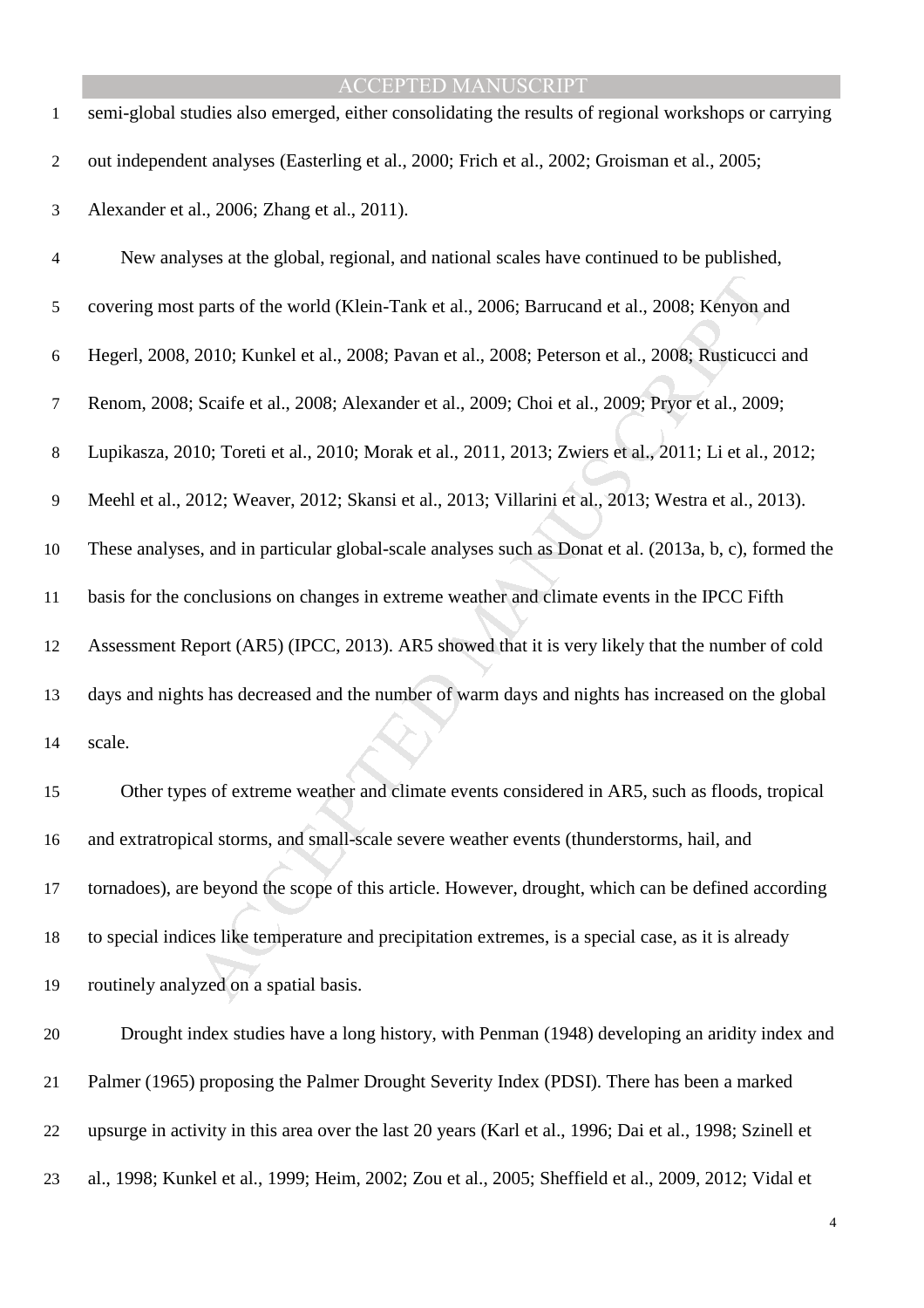| $\mathbf{1}$     | al., 2010; Dai, 2011a, 2013; Dorigo et al., 2012; Schrier et al., 2013). As the direct measurements of |
|------------------|--------------------------------------------------------------------------------------------------------|
| $\boldsymbol{2}$ | variables such as soil moisture are so few (Robock et al., 2000), precipitation-based indices (e.g.,   |
| 3                | PDSI, Standardized Precipitation Index (SPI), Standardized Precipitation Evaporation Index             |
| 4                | (SPEI)) and hydrological drought indicators (Vidal et al., 2010; Dai, 2011b) are generally applied     |
| 5                | for assessing drought. The drought index and associated timescale can strongly influence the           |
| 6                | long-term trends and intensity of the drought events (Sheffield et al., 2009; Vidal et al., 2010).     |
| $\tau$           | Indices of extreme temperature and short-period precipitation are a more recent development,           |
| 8                | with the 1997 workshop on indices and indicators for climate extremes being a major catalyst for       |
| 9                | their development. The ETCCDI has led the standardization of extreme temperature and                   |
| 10               | precipitation indices, with the development of a standard set of 27 indices                            |
| 11               | (http://etccdi.pacificclimate.org/indices_def.shtml), which have been used in many of the station-     |
| 12               | and grid-based studies cited in this paper.                                                            |
| 13               | These drought, temperature, and precipitation indices are generally designed for use at specific       |
| 14               | locations (a place or a grid point), although the results from multiple locations/grid points may be   |
| 15               | aggregated, as in many of the studies cited in this paper. However, the spatial extent and the         |
| 16               | temporal persistence of an extreme event are two important aspects of its character and defining       |
| 17               | them is therefore important. In this paper, an extreme event, which has a certain impacted area and    |
| 18               | duration, is defined as a regional extreme event (REE). Some notable examples of REEs are the          |
| 19               | 2003 boreal summer heat wave in Europe, the 2009/10 drought in Southwest China, the 2010 boreal        |
| 20               | summer Russian heat wave, and so on.                                                                   |
|                  |                                                                                                        |

Most of these studies have been focused on specific points (typically, a defined set of stations or grid points). However, some studies, particularly during the last 20 years, pay attention to REEs. The present article intends to review these studies and identify the progress in research of REEs.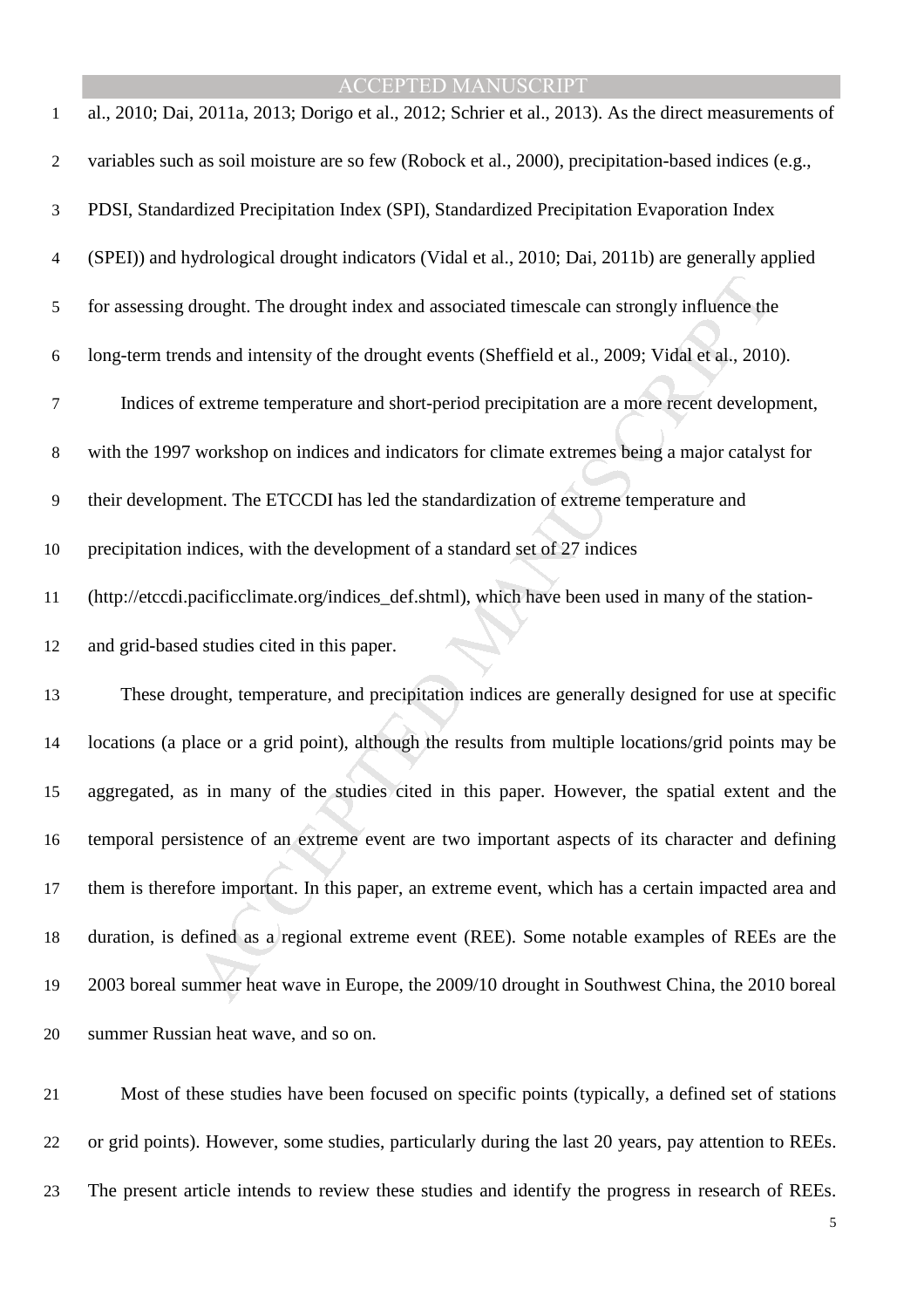Mainly in view of methodology, studies of regional extreme events can be divided into three types: those focusing on spatial simultaneity analyses (Section 2), those focusing on temporal persistence (Section 3), and those identifying REEs (Section 4). In Section 5, a summary and discussion will be given. In addition, by taking both the spatial and temporal scales of an extreme (weather and climate) event into consideration, the authors has tried to propose a new definition of extreme weather and climate events at the end of this paper.

# **2. Spatial simultaneity analyses**

Extreme events at individual stations may occur simultaneously or have close relationships. Some studies have focused on spatial characteristics of extremes, defining characteristic modes of spatial variability based on data for individual stations, mainly through statistical methodologies such as correlation analyses, empirical orthogonal function (EOF) analyses and cumulative frequency distribution (CFD).

It into consideration, the authors has tried to propose a new definition of<br>
limate events at the end of this paper.<br> **Simultaneity analyses**<br>
events at individual stations may occur simultaneously or have close relation<br> Mainly by use of correlation analyses, some studies paid attention to spatial simultaneity analyses on drought, precipitation extremes, and temperature extremes. Oladipo (1986) studied the drought patterns in the Interior Plains of North America, and found four patterns of moisture anomaly with distinct differences between the eastern, western, southern, and extreme northern parts of the analyzed region. In general, large-scale droughts do not frequently cover the region as a whole, which means that drought in the Interior Plains of North America generally occurs at sub-regional scales. Min and Qian (2008) analyzed regional characteristics of precipitation extremes 21 in China during  $1960 - 2003$ . Their results indicated that extreme precipitation events bear a close spatial relationship mainly over southern China. Gong et al. (2009) analyzed regional characteristics of temperature extremes in China using the 1948-2005 NCEP/NCAR reanalysis dataset, and found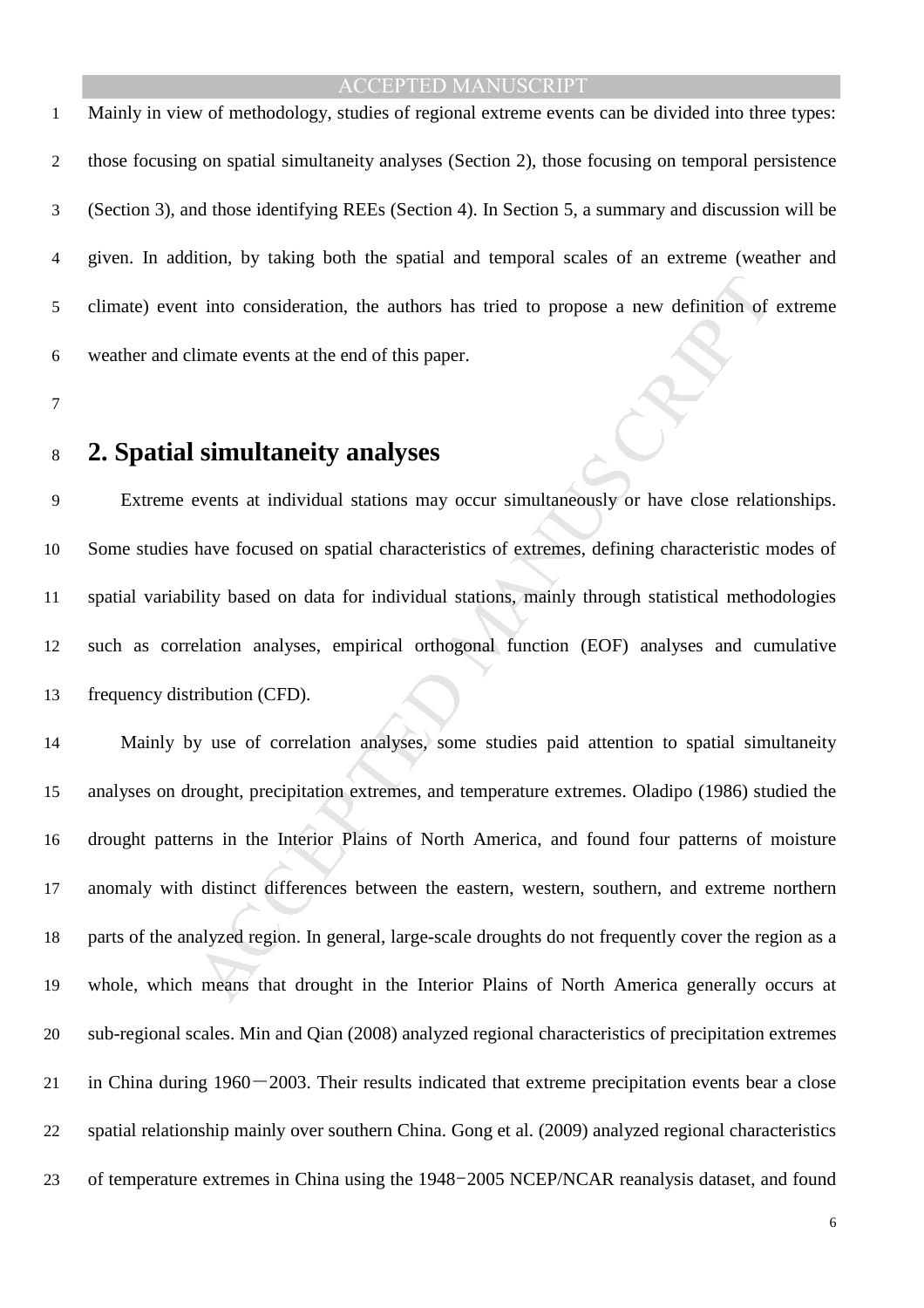that eight different zones exist.

| $\overline{2}$ | Using EOF analysis and the PDSI, Dai et al. (1998) analyzed global variations of droughts and          |
|----------------|--------------------------------------------------------------------------------------------------------|
| 3              | wet spells during $1900 - 1995$ and found that the first leading EOF of the monthly PDSI correlates    |
| 4              | significantly with ENSO events in time and space. Later, Dai et al. (2004) extended their dataset to   |
| 5              | perform a more in-depth study, which confirmed their previous findings.                                |
| 6              | Applying the method of CFD, Huang and Qian (2009) studied the regional characteristics of              |
| 7              | extreme temperatures during $1961 - 2002$ in China. They presented an example of applying the          |
| 8              | CFD method at Nanjing station. First, the cumulative frequency distribution was transformed into       |
| 9              | the probability distribution, and then, the concurrence stations were defined as those which had       |
| 10             | probability greater than a threshold value (such as 0.2).                                              |
|                |                                                                                                        |
| 11             |                                                                                                        |
| 12             | Among the methods of EOF, CDF and correlation analysis mentioned above, EOF can reveal                 |
| 13             | directly regional characteristics with similar variations at different stations, while both CDF and    |
| 14             | correlation analysis present regional characteristics that show simultaneous occurrences with          |
| 15             | specific stations/grids. Meanwhile, above studies cover drought, precipitation extremes, and           |
| 16             | maximum and minimum extreme temperatures. Though most of them do not focus on regional                 |
| 17             | extreme events themselves, they reveal characteristics that occur simultaneously at different stations |
| 18             | /grids in a same region and are a basical property of a regional extreme event. However, studies in    |

specific stations/grids. Meanwhile, above studies cover drought, precipitation extremes, and maximum and minimum extreme temperatures. Though most of them do not focus on regional extreme events themselves, they reveal characteristics that occur simultaneously at different stations /grids in a same region and are a basical property of a regional extreme event. However, studies in 19 this section almost do not pay attention to another basical property of a regional extreme event  $-$ temporal persistence.

# **3. Studies focusing on temporal persistence**

In temporal terms, temporal persistence or the duration is an important character of REEs. Many studies focus on temporal persistence and identify the duration basing on analyzing time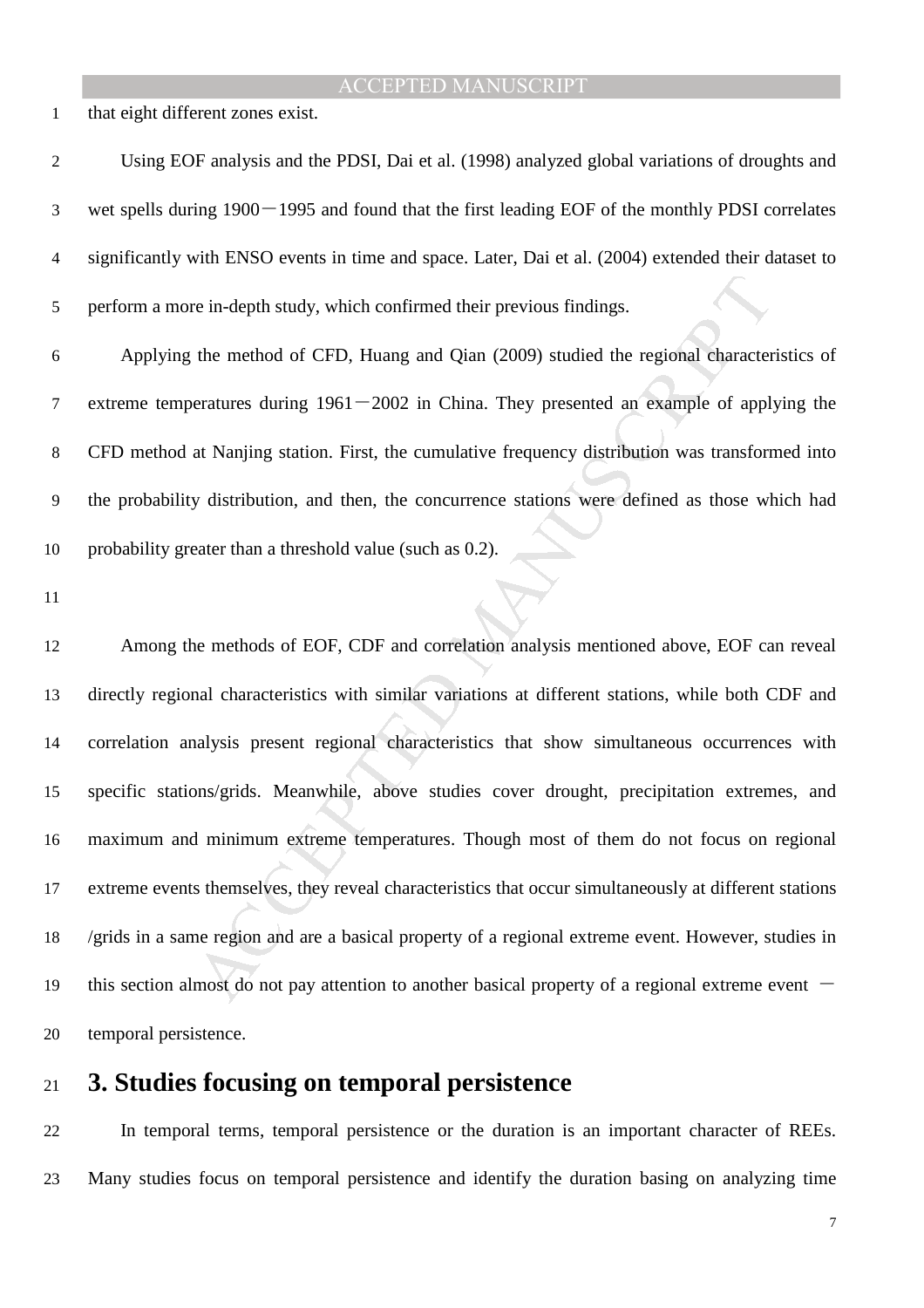series. Generally, methods are of two types: the first involving time series at individual locations or grid points, and the second involving a spatial average over a defined region. These studies mainly focused on heat waves, and some examples are presented below; while several other studies examined the methods to identify episodes in time within a longer time series.

#### *3.1 Different methods for identifying heat wave events*

methods for identifying heat wave events<br>ple of the analysis of location-specific or defined-region-specific time series<br>heat waves. Since IPCC AR4, in addition to the studies cited below, many<br>schar, 2010; Kuglitsch et al An example of the analysis of location-specific or defined-region-specific time series is the assessment of heat waves. Since IPCC AR4, in addition to the studies cited below, many studies (Fischer and Schar, 2010; Kuglitsch et al. 2010; Perkins et al. 2012; Pezza et al. 2012; Donat et al., 2013a, c; Perkins and Alexander, 2013; Peterson et al., 2013) have studied changes in multi-day temperature extremes and assessed different heat wave indices such as frequency, intensity, duration, and spatial extent.

Site-based studies include those of Della-Marta et al. (2007) and Habeeb et al. (2015). In Della-Marta et al. (2007), when the maximum number of consecutive days of the summer 14 maximum temperature (DSMT) exceeds the 95th daily percentile of DSMT during June-August, a heat wave (HW) is defined, based on which the heat wave duration was assessed across a number of European stations. From the time series of the DSMT measured in Paris in 2003, heat waves with the duration of even 12 days can be identified and traced.

In contrast, Habeeb et al. (2015) used minimum apparent temperature, which is a function of both temperature and humidity, to define heat waves. A heat wave is defined when minimum apparent temperature exceeds the 85th percentile threshold and this occurs for at least two consecutive days. In addition, variations in four heat wave aspects including frequency, duration, intensity, and timing during 1961-2010, in 50 large U.S. cities, were examined in this study.

Using gridded data, Perkins et al. (2012) proposed three definitions of heat wave/warm spell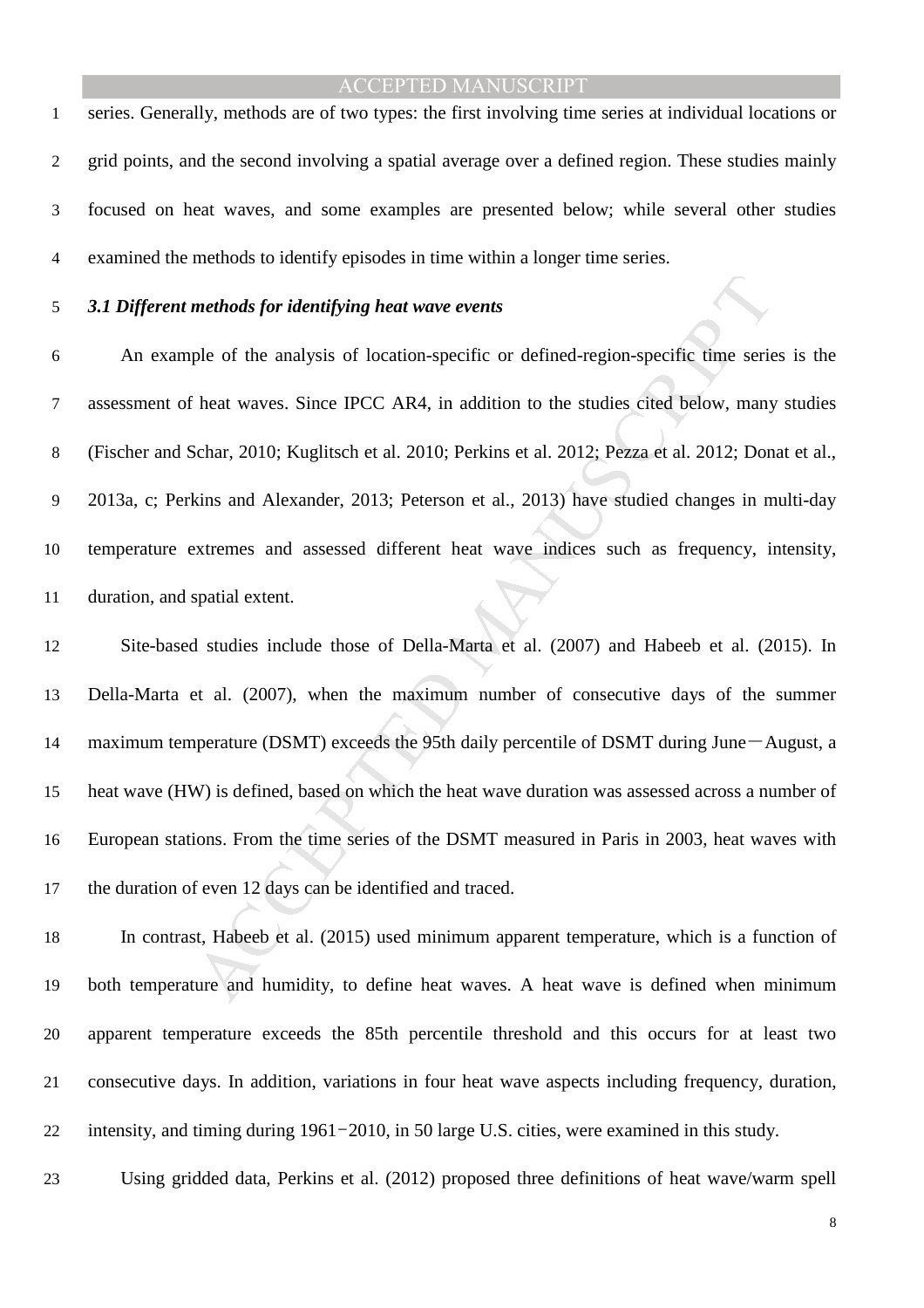based respectively on maximum temperature, minimum temperature, and the excess heat factor (EHF) (an index combining maximum temperature, minimum temperature, and an "acclimatization factor"), noting that different applications may require different definitions of a "heat wave". For each index, a heatwave/warm spell is defined when the respective threshold is exceeded for at least three consecutive days. Further to the three indices, a multi-aspect framework, where various attributes of heatwave frequency, intensity, and duration are represented, was applied.

tive days. Further to the three indices, a multi-aspect framework, where<br>eatwave frequency, intensity, and duration are represented, was applied,<br>tal. (2012) and Coumou et al. (2013) considered monthly means in gridded da<br> Hansen et al. (2012) and Coumou et al. (2013) considered monthly means in gridded datasets of the 131-year (1880–2010) combined land-ocean surface temperature data provided by NASA-GISS (Hansen et al. 2010). They indicated that record-breaking temperatures, or temperatures in the uppermost part of the frequency distribution, substantially exceed what would be expected by chance in recent decades, but caution is required when making inferences between the studies considering only monthly means and those considering shorter periods for multi-day events and/ or using more complex definitions for heat wave events.

#### *3.2 Common methods for identifying episodes in time series*

A typical case of the methods seeking to identify episodes within a time series is that of Biondi et al. (2002, 2005, 2008). The authors examined time series based on either individual stations or a fixed region, with characteristic parameters gradually becoming more and more comprehensive and rich. For example, in the Biondi et al. (2008) method, the following factors are considered.

(1) Duration. Duration is the length of the time period between the event starting and ending time, i.e., the number of time intervals (e.g., days, months or years) during which the process remains continuously above (or below) the threshold.

(2) Magnitude. Magnitude is the sum of all the process values (the observations minus the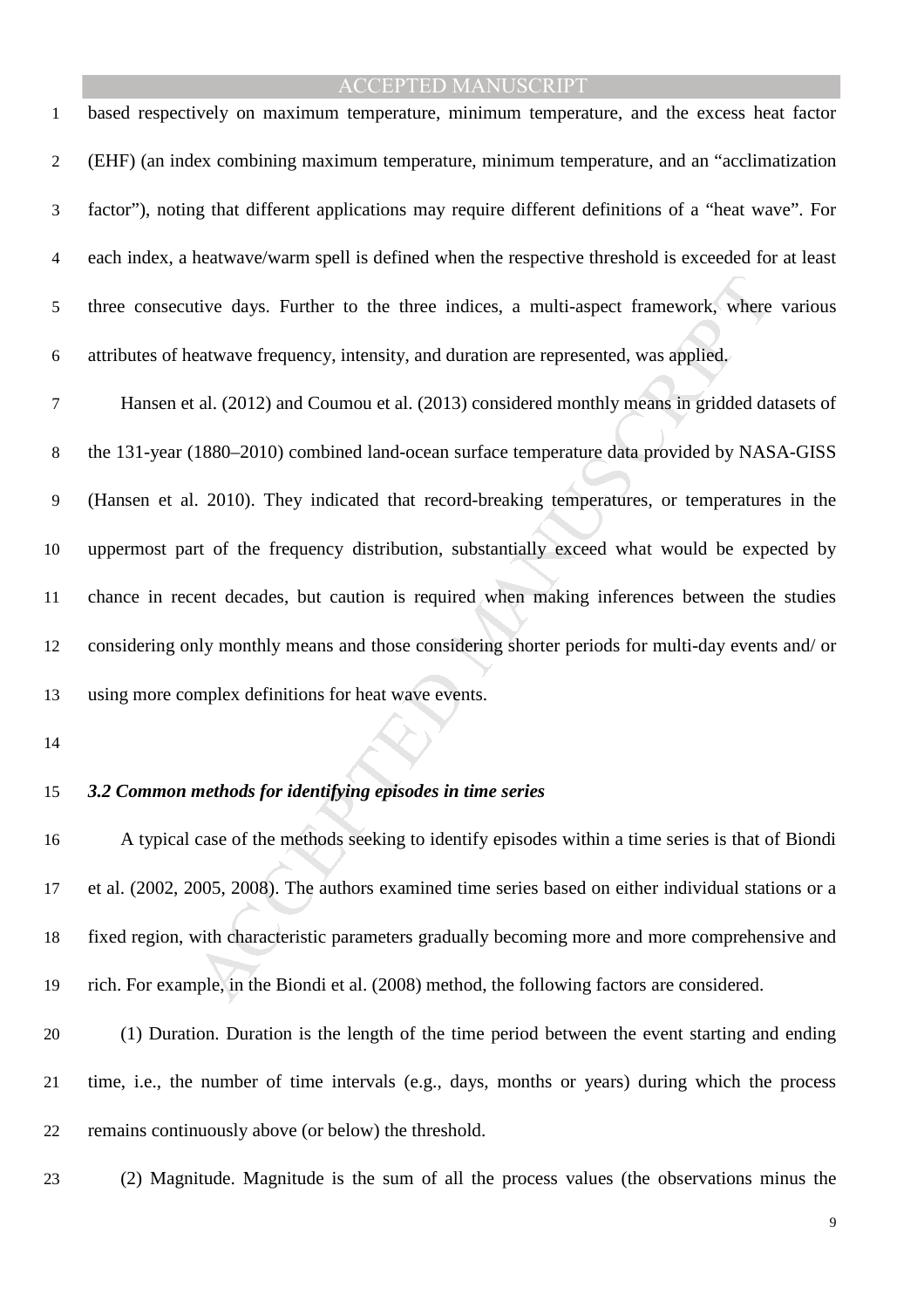1 threshold) during a given duration, hence it is equivalent to the area under (or above) the reference 2 level. Its formula is as follows:

$$
X = \sum_{i=1}^{N} V_i = \sum_{i=1}^{N} (W_i - w)
$$
\n(1)

4 where *w* is the time-invariant reference level (threshold), and  $V_i$  is the departure of  $W_i$  from

5 *w*.

6 (3) Peak value. Peak value is the (absolute) maximum departure reached by the process within 7 a given episode. Its formula is as follows:

$$
R = \max_{1 \le i \le N} |V_i| = \max_{1 \le i \le N} |W_i - w| \tag{2}
$$

the time-invariant reference level (threshold), and  $V_i$  is the departure of 1<br>value. Peak value is the (absolute) maximum departure reached by the proces<br>le. Its formula is as follows:<br> $= \max_{1 \le i \le N} |V_i| = \max_{1 \le i \le N} |W_i - w|$ as can be seen, studies in this section mainly focus on heat waves, and some methods have been developed to identify heat wave events, with differences in indices, thresholds and time scales. Meanwhile, several studies pay attention to develop common methods for identifying episodes in time series. Actually, the methods for identifying heat wave events could be summarized to belong to a certain common method for identifying episodes in time series, with differences in values of the 14 parameters such as index, threshold and time scale. In addition, it needs to be pointed out that, studies in this section almost pay little attention to another basical property of a regional extreme 16 event—the spatial extent or impacted area.

## <sup>17</sup>**4. Identifying REEs**

This section has proposed the concept that a REE possesses both regional and process characteristics, i.e., a certain impacted area and a duration. Several methods have been developed to identify different kinds of REEs. The methods used to identify REEs in these studies can be mainly divided into two types. The two types differ from each other mainly in the viewpoint stressed. Type-I methods stress REE's temporal persistence within a relatively certain area, while type-II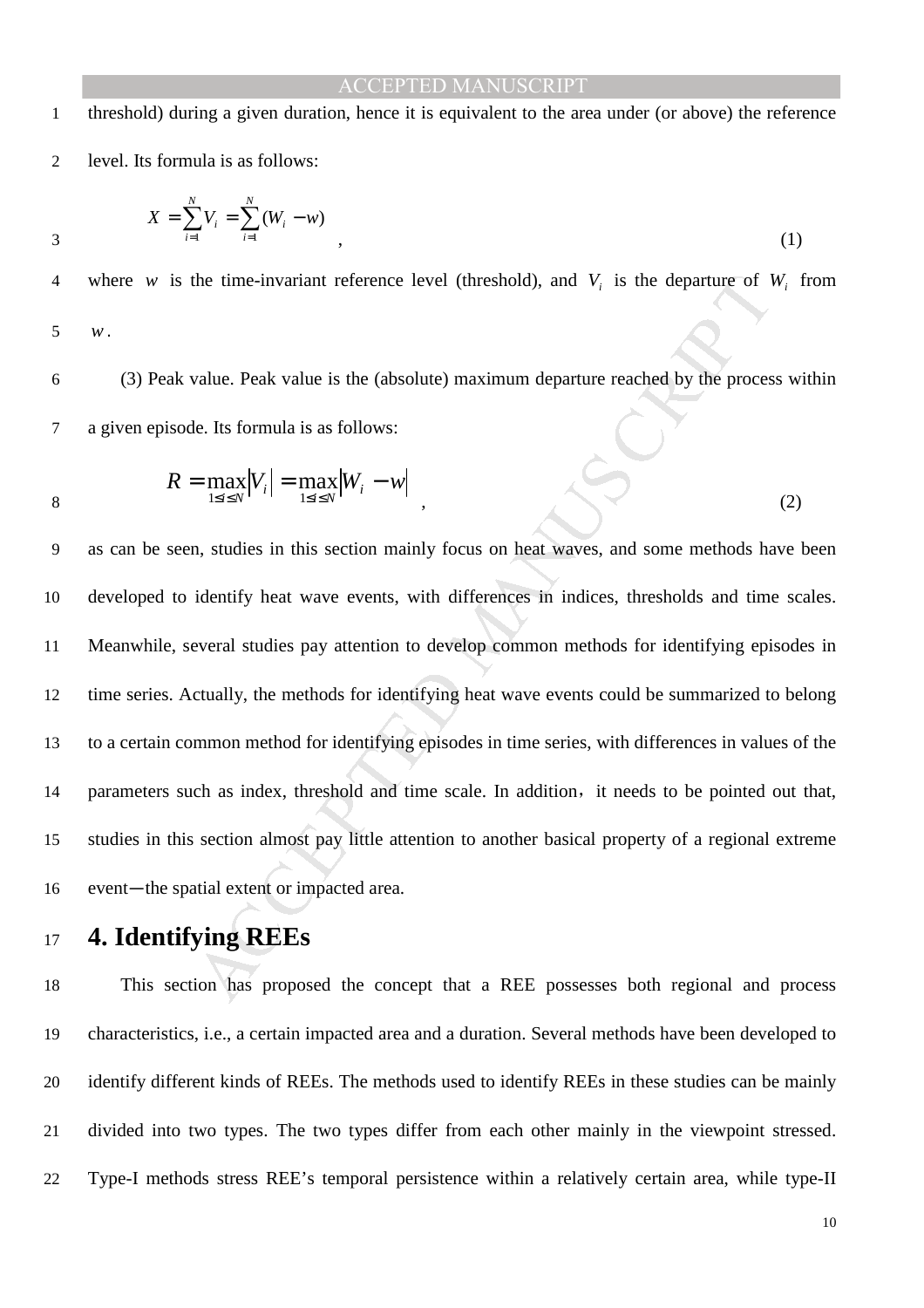methods focus on catching a complete REE. Meanwhile, a method developed by Tang et al. (2006) is much complex and different from above two kinds of methods.

#### *4.1 Type-I methods stressing REE's temporal persistence within a relatively certain area*

et al., 2014) have developed methods of this type based on station time<br>dividual-station time series events at first and then considering the spatial con<br>s to identify REEs. The techniques dealing with regional drought eve Several studies (Ding and Qian, 2011; Qian et al., 2011; Zhang and Qian, 2011; Chen and Zhai, 2013; Qian et al., 2014) have developed methods of this type based on station time series, identifying individual-station time series events at first and then considering the spatial consistency of these events to identify REEs. The techniques dealing with regional drought events (Qian et al., 2011), regional high temperature events (Ding and Qian, 2011), and regional low temperature events (Zhang and Qian, 2011) have similar ideas, whilst those dealing with regional extreme precipitation events (Chen and Zhai, 2013) and dealing with cold–wet spells (Qian et al., 2014) are similar in general but different from them in the timing of events.

The concept in the three methods used by Ding and Qian (2011), Qian et al. (2011), and Zhang and Qian (2011) shares the following technical steps (Fig. 1):

• First, choose a suitable technique to identify time series events. For example, the techniques described in Section 3 could be selected to define individual-station-based events.

- Second, define adjacent stations. A distance of 200-550 km (200 km in Chen and Zhai (2013)) was selected as thresholds for defining the two stations *i* and *j* as adjacent stations to each other.
- Third, define the regional event. If there are at least five adjacent stations (three in Chen and Zhai (2013)) which have the occurrence of the same type of individual-station-based events (such as drought, heavy precipitation, high temperature or low temperature) over the same time period, it can be defined as a regional event as a whole.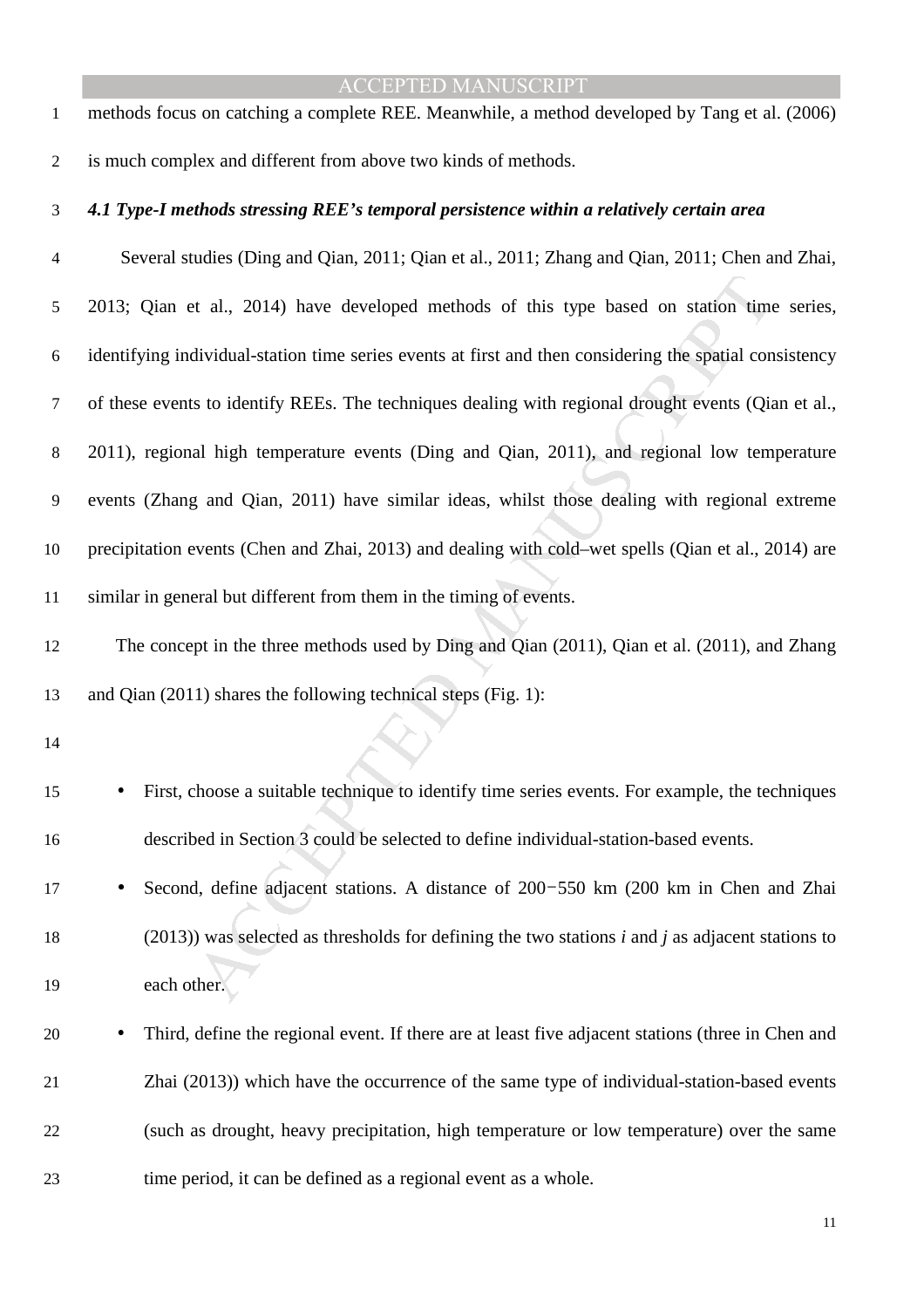# The general flowchart for the methods stressing REE's temporal events<br>
The general flowchart for the methods stressing REE's temporal event<br>
1 The general flowchart for the methods stressing REE's temporal persis<br>
within a ACCEPTED MANUSCRIPT • Fourth, establish an index system for regional events. There are three single indices for a regional event: duration, extent, and intensity. Here duration is the length (in days) of the same time period for all the adjacent stations involved. • • Fig. 1 The general flowchart for the methods stressing REE's temporal persistence within a relatively certain area Techniques in Chen and Zhai (2013) and Qian et al. (2014) define a specific event starting from the first day of any of the individual station-based events involved to the last day of any station-based event. The obvious character of these methods is stressing REE's temporal persistence within a relatively certain area. While the methods can effectively identify REEs that have serous impacts on relatively certain areas, the distribution of stations applied may influence directly the results, with a more high-resolution and more evenly-distributed distribution proving more accurate results. *4.2 Type-II methods focusing on catching the complete REE*  In this section, the methods directly deal with daily (or monthly) impacted areas of REEs and then consider the temporal persistence to identify REEs. To identify regional drought events from monthly soil moisture data, Andreadis et al. (2005) developed a technique that can be summarized into three steps:

<sup>21</sup> • Step 1, for each grid point, select the soil moisture percentile value of 20% as the threshold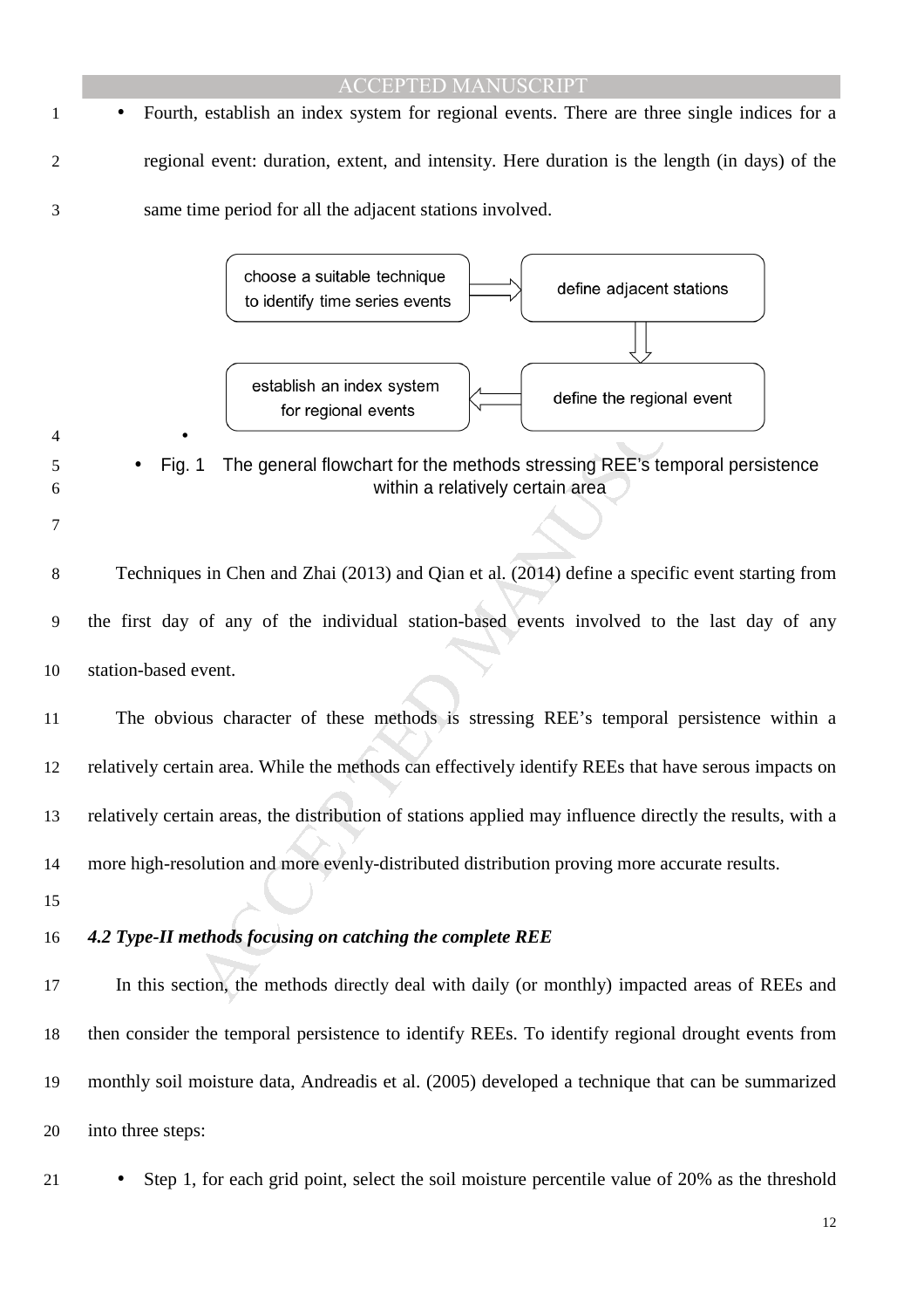for drought status.

• Step 2, use a simple clustering algorithm to identify drought clusters in the spatial distribution for each month: starting from each grid under drought status, and then in the 4 surrounding  $3 \times 3$  grids, to identify the adjacent drought grids and combine them into a drought cluster. Repeat the procedure at each "adjacent drought grid," then obtain the complete drought clusters (or drought area; the minimum extent of a drought cluster is defined as 10 grid boxes).

• Step 3, determine the drought time continuity between adjacent time steps: during a drought process, some small drought clusters (drought areas) can be merged into a bigger drought cluster, while a bigger drought cluster may also be split into multiple small drought clusters, and ultimately to form a complete drought event that meets the standards of extent and duration.

at cluster. Repeat the procedure at each "adjacent drought grid," then obte drought clusters (or drought area; the minimum extent of a drought c d as 10 grid boxes).<br>
determine the drought time continuity between adjacent This method was applied to drought studies in the U.S. (Andreadis et al., 2005) and to global and continental droughts (Sheffield et al., 2009). Sheffield et al. (2009) identified the extreme drought events that occurred globally and for each continent. The drought event with the longest duration of 49 months occurred in Asia during 1984-1988, and the second one was the 1950–1953 North American drought event which lasted 44 months, while the one with the largest impacted area 18 was the African drought in the early 1980s, with its peak extent covering 11 million  $km^2$  in April 1983.

Drought is the kind of regional extreme events which has almost the largest time scale. Considering regional extreme events having the same characteristics of impacted area and duration, is it possible to develop a common technique for identifying regional extreme events? The answer is yes.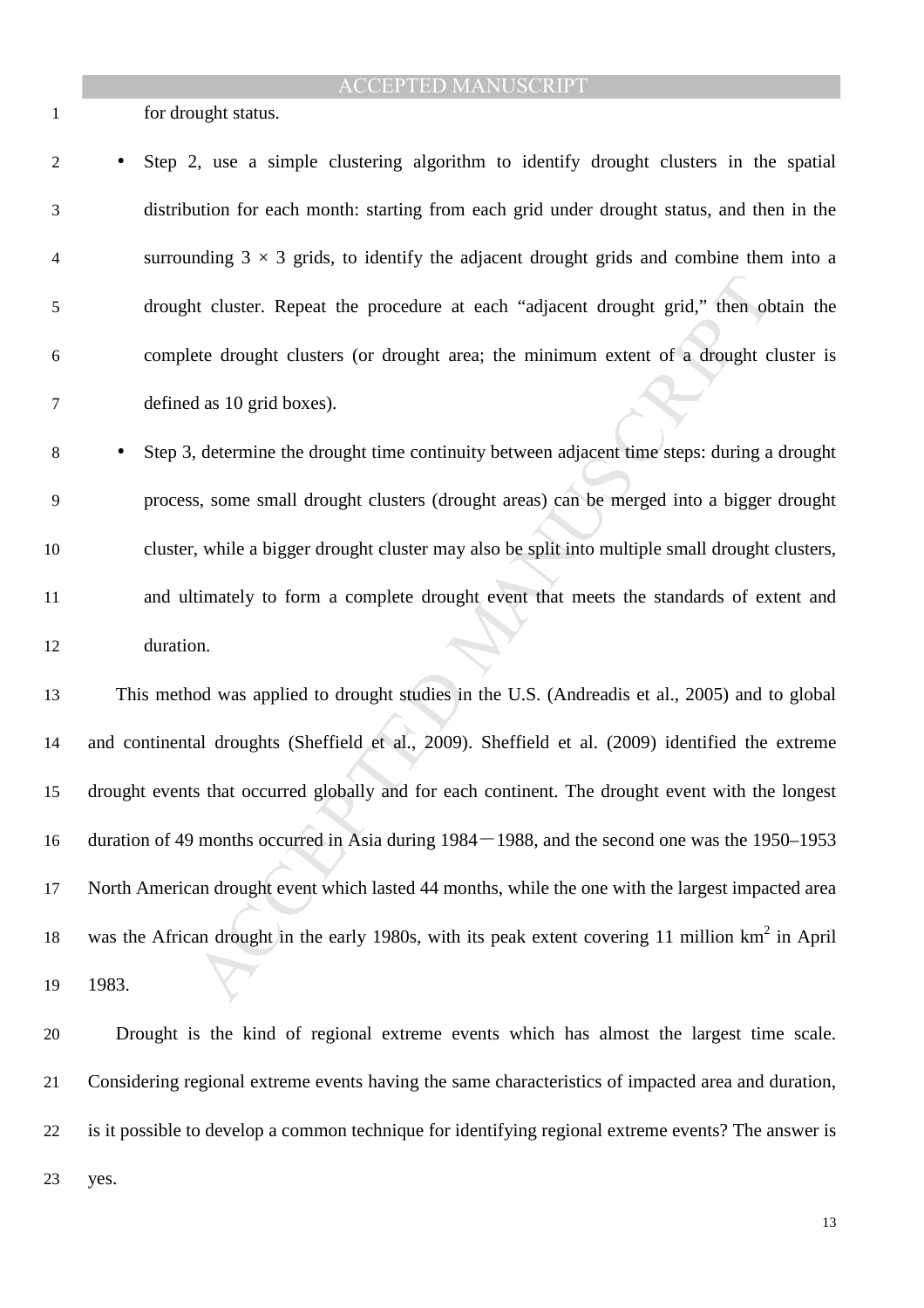ie events that can be represented by a daily index at individual point. The m<br>tually: a model named "the string of candied fruits" was first proposed, and<br>odel, the daily impacted areas can be reasonably strung together to By focusing on common regional extreme events, the Chinese Academy of Meteorological Sciences and Beijing Climate Center have launched a series of studies. Ren et al. (2012) developed an objective identification technique for regional extreme events (OITREE), which includes several parameters that permit empirical or subjective values and can deal with any area of concern and any sort of extreme events that can be represented by a daily index at individual point. The method is simple conceptually: a model named "the string of candied fruits" was first proposed, and with the idea of the model, the daily impacted areas can be reasonably strung together to form a complete regional event (Figure 1 in the reference). In addition, an index system for regional weather and climate events, including five single indices and an integrated index, was specially proposed. Similar to type-I methods, the distribution of stations applied also may influence directly the results. Till now, OITREE has been widely applied in studying different types of regional extreme events in China (An et al., 2014; Li et al., 2014; Wang et al., 2014; Gong et al., 2012 and 2014; Ren et al., 2015; Zou and Ren, 2015; Wang et al., 2017).

## **5 Discussion and summary**

This paper reviews the studies on REEs (especially observation studies) and associated methodologies during the last 20 years. Generally, these studies can be divided into three types: the first type is spatial simultaneity analyses, seeking to define characteristic spatial modes of variability of extreme events. Statistical methodologies applied in such studies are mainly empirical orthogonal function (EOF) analyses, cumulative frequency distribution (CFD), and correlation analyses. This type of studies focuses on the impacted area of an extreme event, but pays little attention to the duration. The second type is identifying temporal persistence, of which heat waves are a much studied example. Several studies focused on methods to identify common time series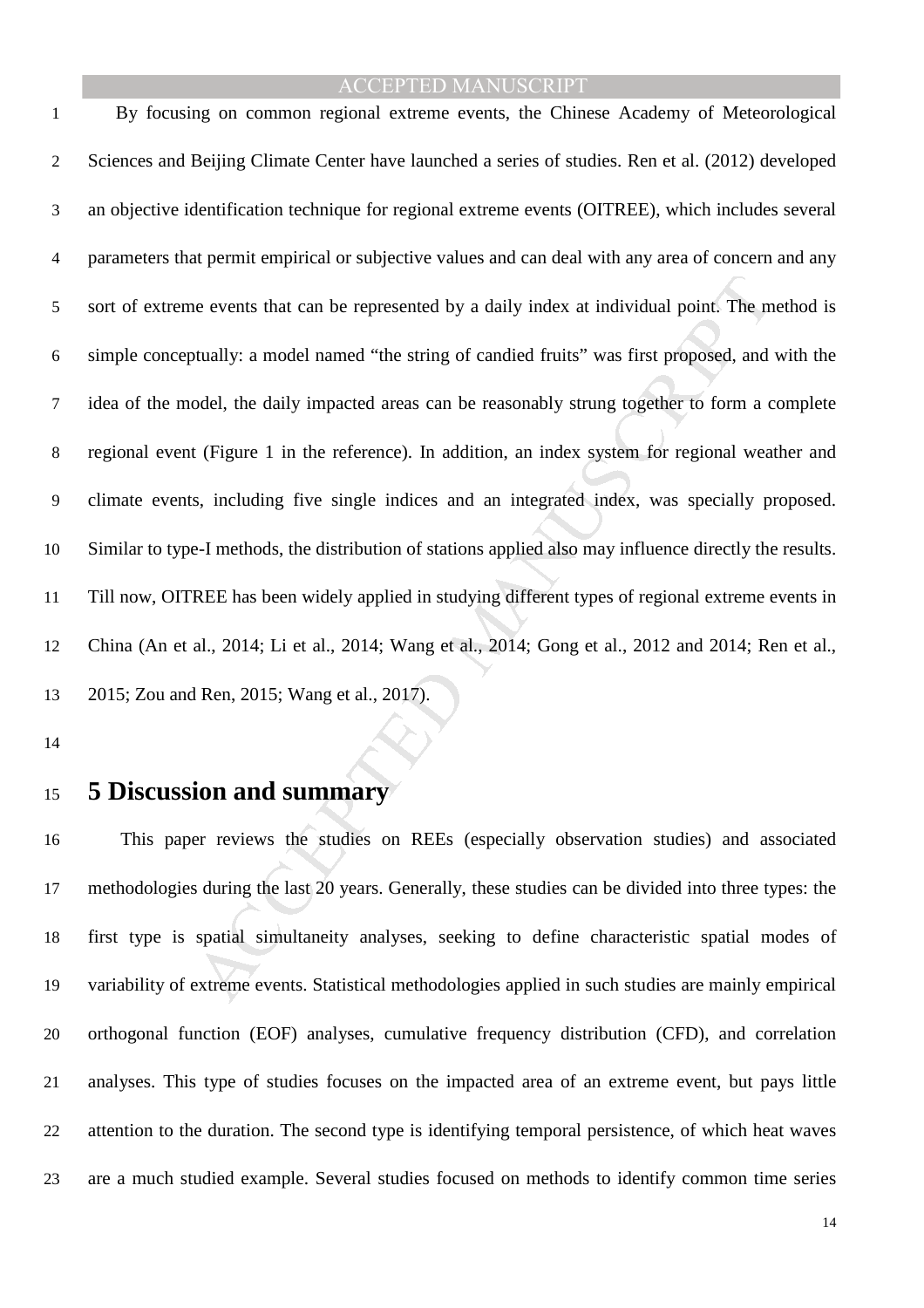events in either an individual-station time series or a fixed-region time series, on a variety of timescales. This kind of studies, on the other side, pays attention to the duration, and only some of them studying on a fixed-region time series notice the impacted area. The third type is identifying REEs. To identify a REE that has a certain impacted area and duration, from the view of idea, the existing methods can be divided into two kinds, e.g., type-I methods stressing REE's temporal persistence within a relatively certain area and type-II methods focusing on catching a complete REE, have mainly been developed to identify different kinds of regional events. This type of studies pays attention to both the impacted area and the duration of an extreme event.

ods can be divided into two kinds, e.g., type-I methods stressing REE's t<br>tithin a relatively certain area and type-II methods focusing on eatching a c<br>inly been developed to identify different kinds of regional events. Th The studies documented in this paper show that research of regional extreme weather and climate events has been attracting more and more attention. The first type and the second type studies are still worth researching and encouraged to be carried out for different regions and different REEs when necessary. However, some issues about the third type studies need to be especially acknowledged and discussed. Firstly, the events identified by the methods including both type-I methods and type-II methods, which might be directly called REEs, are not actually extreme but generally regional events. Under a new index system for the regional events, only those events, which meet the statistical extreme standards, are actually REEs. Secondly, the regional events identified by type-I methods generally show obvious temporal persistence and easily result in disasters within the impacted areas. Meanwhile, the regional events identified by type-II methods include not only the regional events with obvious temporal persistence but also the regional events showing movements during the courses of the events. Then, it is not difficult to understand that the results of type-II methods contain the results of type-I methods, with a regional event of type-I methods being the same as or a part of a corresponding regional event of type-II methods. Thirdly, for a specific region of concern such as the mainlandor a province of China, results of the methods,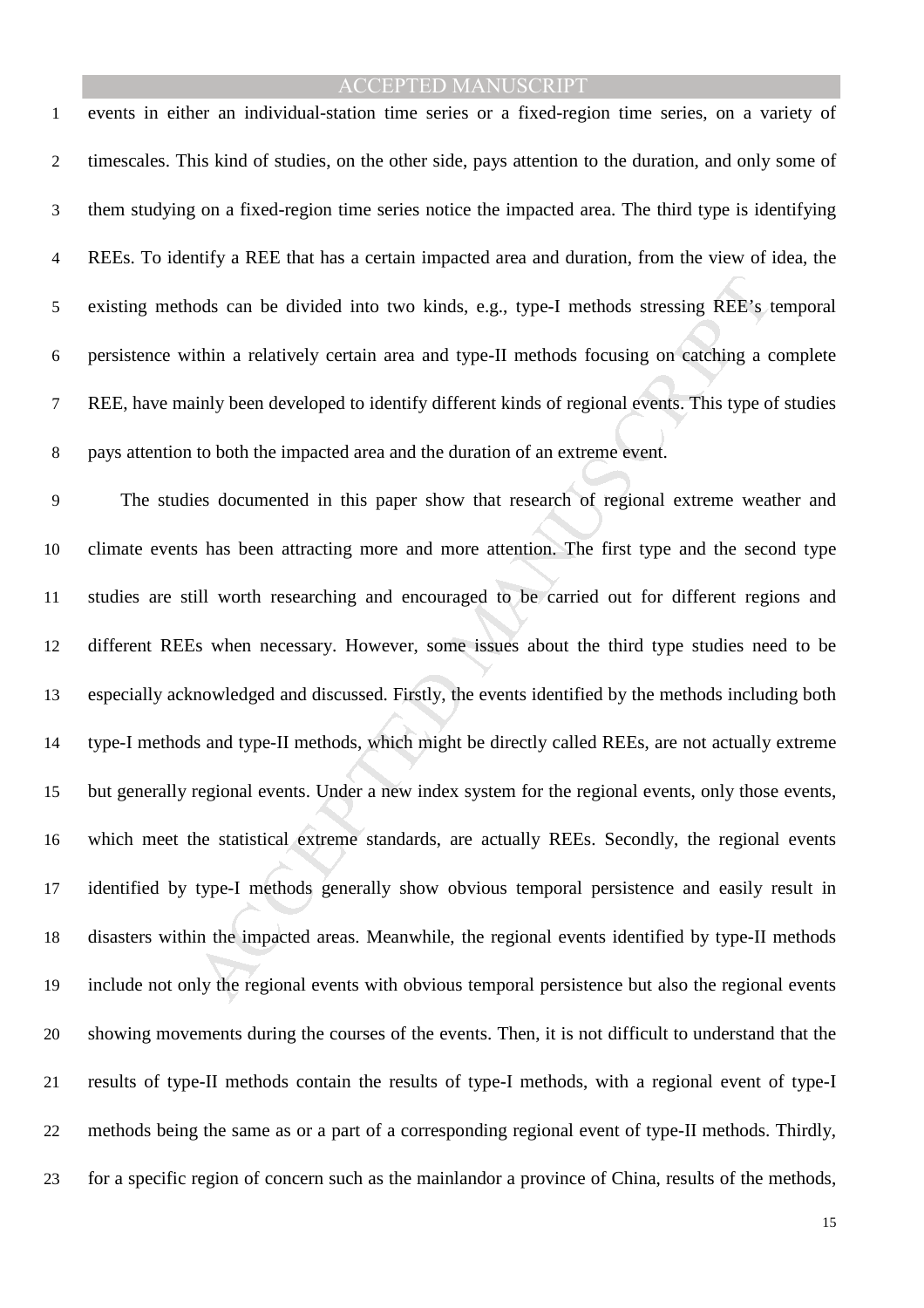Section 4.2 all deal with estimating long-term changes of the REEs. Fourncouraged to be applied in not only new studies on identifying REEs for the REEs or shower also operations on monitoring different REEs. If focusing o including both type-I methods and type-II methods, are comparable and can be used for estimating long-term changes when data are available. Studies (Ding and Qian, 2011; Qian et al., 2011; Zhang and Qian, 2011; Chen and Zhai, 2013; Qian et al., 2014; Ren et al. 2012; Gong et al., 2012; An et al., 2014; Li et al., 2014; Wang et al., 2014; Ren et al., 2015; Zou and Ren, 2015; Wang et al., 2017) mentioned in Section 4.2 all deal with estimating long-term changes of the REEs. Fourthly, the methods are encouraged to be applied in not only new studies on identifying REEs for different regions but also operations on monitoring different REEs. If focusing on regional events with obvious temporal persistence, a type-I method is a good choice, otherwise, a type-II method is a better one. Since 2010, the OITREE has been applied in the operations of Beijing Climate Center (available online at http://cmdp.ncc-cma.net/cn/monitoring.htm), with its products of four different REEs within China being absorbed in China Climate Change Monitoring Bulletin. Finally, based on the results of the methods, researches with different purposes can be carried out. One kind of studies is estimating long-term changes for the REEs mentioned before. In addition, with such a system and related database, users could easily gain access to both historical cases and real-time ones, which have been widely employed in mechanism diagnosis and impact evaluation (Chen and Zhai, 2014a, b; Gong et al. 2014; Ramos et al. 2016). Further, long-lasting extremes tend to be associated with slowing-evolving circulation patterns, which are more predicable with longer lead time (up to two weeks, see Dole et al. 2011; Chen and Zhai, 2014a), and Zhou and Zhai (2016) establish an analogue prediction system for forecasting persistent extreme precipitation (PEP) in the Yangtze–Huai River Valley. From the perspective of attribution, Sun et al. (2016), Burke et al. (2016) and Sun et al. (2018) study on the 2015 extreme high temperature events in western China, extreme rainfall in Southeast China during May 2015 and the 2016 super cold surge in eastern China, respectively. It's no doubt that similar studies might also be done for historical REE cases.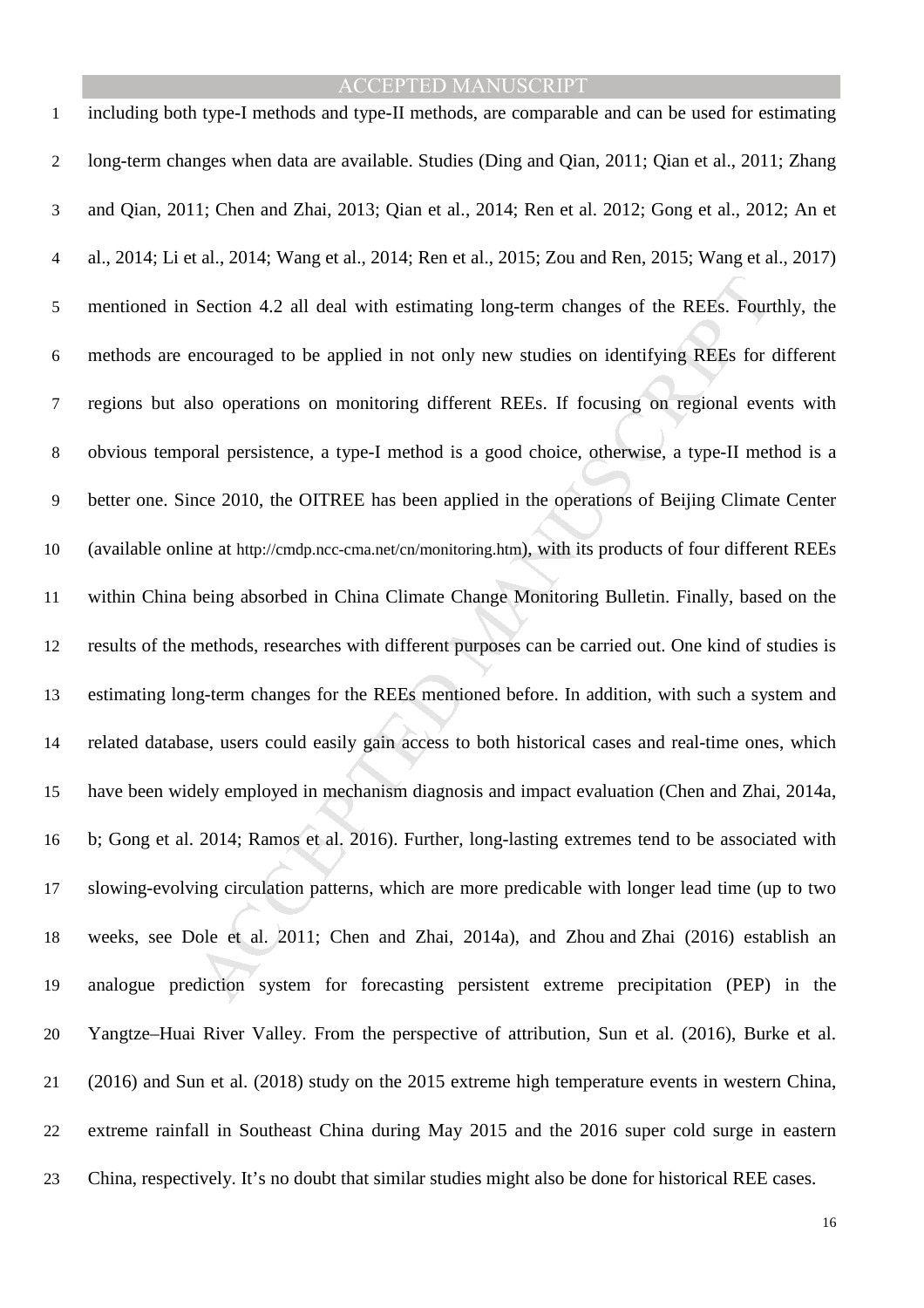In summary, identification methods proposed in this review could provide valuable information for various purposes, such as real-time monitoring, estimating long-term changes, mechanism diagnosis, forecasting study and even attribution analysis. In addition, whilst a standardized set of indices for point-specific temperature and precipitation extremes exists through the work of the ETCCDI, no comparable standardized set of definitions exists for regional-scale events.

Until now, there is no unique definition of what constitutes an extreme weather and climate event in the scientific literature, given variations in regions and sectors affected (Stephenson et al., 2008). A representative one is given in the SREX, and the report defines an "extreme climate or weather event" or "climate extreme" as "the occurrence of a value of a weather or climate variable above (or below) a threshold value near the upper (or lower) ends of the range of observed values of 11 the variable" (IPCC, 2012).

comparable standardized set of definitions exists for regional-scale events.<br>
Eventual contribution of what constitutes an extreme weather and<br>
cientific literature, given variations in regions and sectors affected (Stephe Considering the progress of regional extreme event research, the Commission for Climatology (CCl) of World Meteorological Organization (WMO) started a Task Team on Definitions of Extreme Weather and Climate Events (TT-DEWCE) in 2010 (Baddour and Bessemoulin, 2009; WMO, 2010). It can be seen from the above review that extreme (weather and climate) events are generally a regional phenomenon, i.e., a regional event with a certain spatial scale and a certain time scale. From above analysis, we can see that the first type and the second type of studies mainly pay attention to either the impacted area or the duration of an extreme event, and the third type of studies pays attention to both the two aspects. In any new definition of an extreme (weather and climate) event, it is very important and necessary not only to keep the core content of existing definitions but also to fully absorb the new understanding, which is that an extreme event has a certain spatial scale (the impacted area) and a certain time scale (the duration), in regional extreme weather and climate event research. In this conceptual framework, an extreme event at individual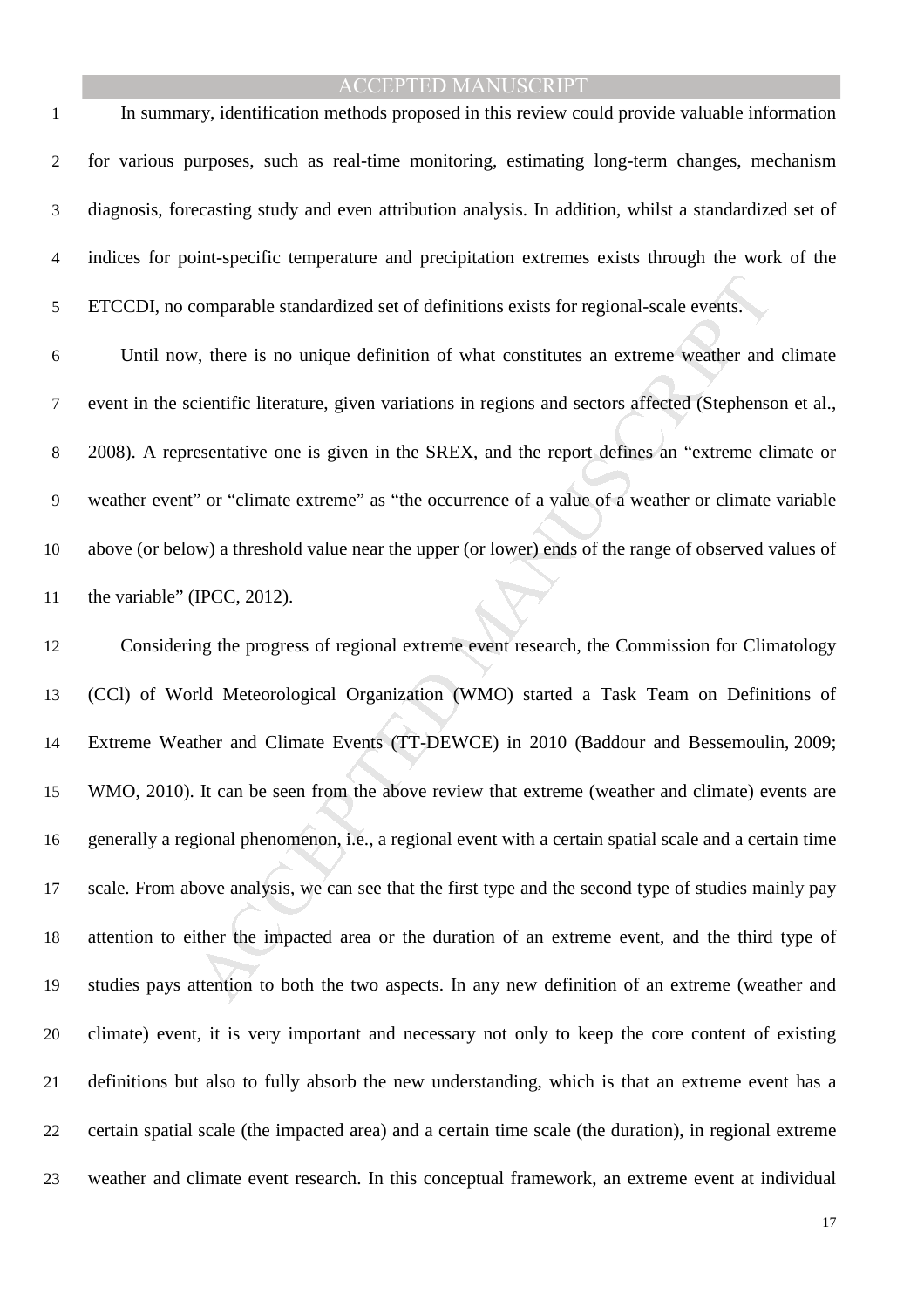points (stations) can be treated as a special case of REEs when the spatial scale is a point.

To attempt to do this, the authors would like to tentatively and preliminarily propose a definition of extreme weather and climate events as follows. For a weather and climate phenomenon (event) with a certain spatial scale and time scale, if there is an indicator (variable or index) that can represent the event and when it meets the statistical extreme standards, i.e., the value of the indicator being above (or below) the upper (or lower) threshold in the tail of its probability distribution function, then the event is called an extreme weather and climate event.

# **Acknowledgments**

In represent the event and when it meets the statistical extreme standards, i.e., the viend above (or below) the upper (or lower) threshold in the tail of its presention, then the event is called an extreme weather and cli The authors would like to express their sincere thanks to the two anonymous reviewers and Dr. Yang Chen for helpful suggestions and comments. This research was supported by the National Natural Science Foundation of China (41175075, 41375056, and 91224004), China Meteorological 13 Administration Climate Change Special Fund (CCSF201333), European Union-funded project-Uncertainties in Ensembles of Regional Reanalyses (UERRA, FP7-SPACE-2013-1 607193), and Spanish Ministry of Economy and Competitiveness (MINECO) grant CGL2014-52901-P.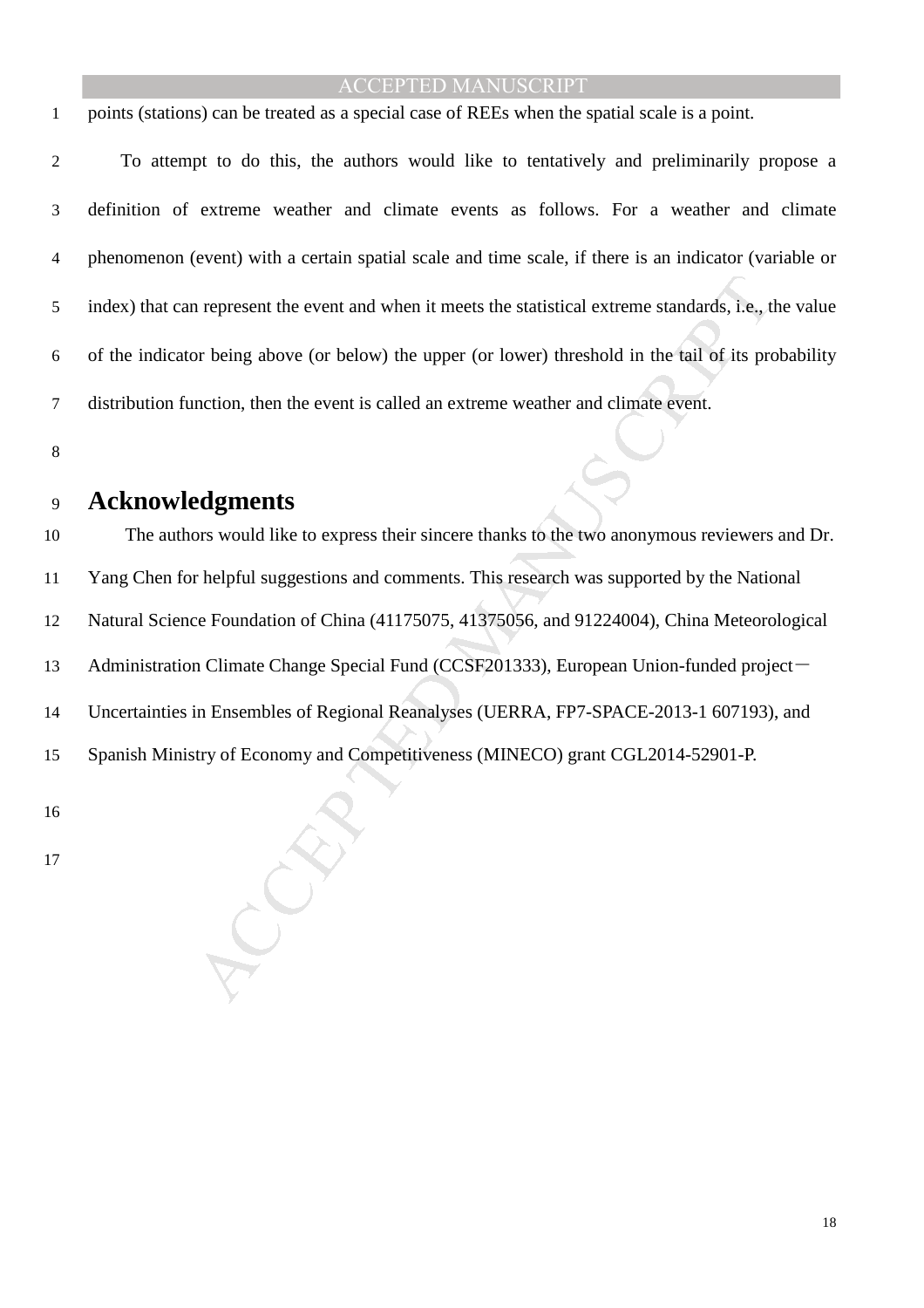## 1 References

- Alexander, L. V., Uotila, P., Nicholls, N., 2009. Influence of sea surface temperature variability on global temperature and precipitation extremes. J. Geophys. Res. Atmos. 114, D18116.
- Alexander, L.V., Zhang, X., Peterson, T.C.,et al., 2006. Global observed changes in daily climate extremes of temperature and precipitation. Journal of Geophysical Research Atmospheres 111: D05109, doi:10.1029/2005JD006290.
- An, L., Ren, F., Li, Y., et al., 2014. A study on the characteristics of the North China regional meteorological drought events during the past 50 years. Meterological Monthly 40 (9), 1097-1105 (in Chinese).
- Andreadis, K.M., Clark, E.A., Wood, A.W., et al., 2005. Twentieth-century drought in the Conterminous United States. J. Hydrometeor. 6, 985–1001.
- Baddour, O., Bessemoulin, P., 2009. Climate watch, purpose and requirements. WCC-3 Climate sense, Tudor Rose.
- Barrucand, M., Rusticucci, M., Vargas, W., 2008. Temperature extremes in the south of South America in relation to Atlantic Ocean surface temperature and Southern Hemisphere circulation. J. Geophys. Res. Atmos. 113, D20111.
- Biondi, F., Kozubowski, T. J., Panorska, A. K., 2002. Stochastic modeling of regime shifts. *Climate Research* **23**, 23–30.
- Biondi, F., Kozubowski, T. J., Panorska, A. K., 2005. A new model for quantifying climate episodes. *Int. J. Climatol.* **25**, 1253–1264.
- Biondi, F., Kozubowski, T. J., Panorska, A. K., et al., 2008. A new stochastic model of episode peak and duration for eco-hydro-climatic applications. *Ecological Modelling* **211**, 383-395.
- Burke, C., Stott, P., Ciavarella, A. et al., 2016. Attribution of Extreme Rainfall in Southeast China during May 2015 [in "Explaining Extremes of 2015 from a Climate Perspective"]. *Bulletin of the American Meteorological Society* **97(12)**, S92–S96.
- 26 Chen, Y., Zhai, P., 2013. Persistent extreme precipitation events in China during 1951-2010. *Climate Research* **57(2)**, 143-155.
- MANUSCRIPT ACCEPTED Chen, Y., Zhai, P., 2014a. Two types of typical circulation pattern for persistent extreme precipitation in Central–Eastern China. *Quarterly Journal of the Royal Meteorological Society* **140(682)**, 1467-1478.
- Chen, Y., Zhai, P., 2014b. Precursor circulation features for persistent extreme precipitation in central-eastern China. *Wea. Forecasting* **29**, 226–240, doi:10.1175/WAF-D-13-00065.1.
- Choi, G., Colins, D., Ren, G., et al., 2009. Changes in means and extreme events of temperature and precipitation in the Asia Pacific Network region, 1955–2007. *Int. J. Climatol.* **29**, 1906– 1925.
- Collins, D. A., Della-Marta, P. M., Plummer, N., et al., 2000. Trends in annual frequencies of extremes temperature events in Australia. *Aust. Meteor. Mag.* **49**, 277–292.
- Coumou, D., Robinson, A., Rahmstorf, S., 2013. Global increase in record-breaking monthly-mean temperatures. *Clim. Change* **118**, 771-782.
- Dai, A., 2011a. Characteristics and trends in various forms of the palmer drought severity index during 1900–2008. *J. Geophys. Res. Atmos.* **116**, D12115.
- Dai, A., 2011b. Drought under global warming: a review. *Clim. Change* **2**, 45–65.
- Dai, A. 2013. Increasing drought under global warming in observations and models. *Nature Climate Change* **3 (1)**, 52-58, doi: 10.1038/nclimate1633.
- Dai, A., Trenberth, K. E., Karl, T. R., 1998. Global variations in droughts and wet spells. *Geophys.*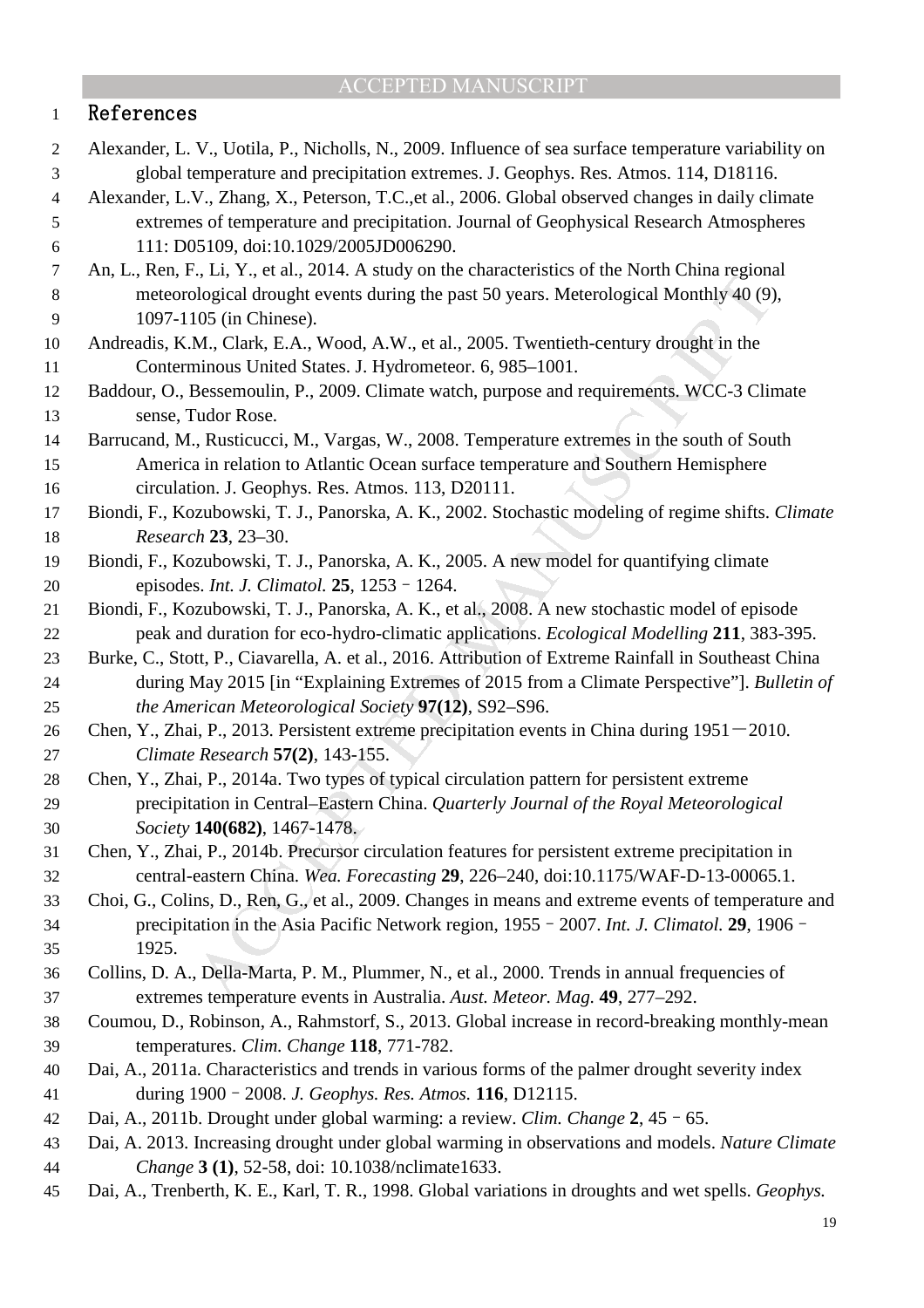| $\mathbf{1}$     | Res. Lett. 25, 3367 - 3370. ACCEPTED MANUSCRIPT                                                                                                                                                     |
|------------------|-----------------------------------------------------------------------------------------------------------------------------------------------------------------------------------------------------|
| $\overline{2}$   | Dai, A., Trenberth, K. E., Qian, T., 2004. A global data set of palmer drought severity index for                                                                                                   |
| 3                | 1870 - 2002: relationship with soil moisture and effects of surface warming. J. Hydrometeor.                                                                                                        |
| $\overline{4}$   | $5, 1117 - 1130.$                                                                                                                                                                                   |
| 5                | Della-Marta, P. M., Haylock, M. R., Luterbacher, J., et al., 2007. Doubled length of western                                                                                                        |
| $\boldsymbol{6}$ | European summer heat waves since 1880. J. Geophys. Res. Atmos. 112, D15103.                                                                                                                         |
| $\overline{7}$   | Ding, T., Qian, W., 2011. Geographical patterns and temporal variations of regional dry and wet                                                                                                     |
| 8                | heatwave events in China during 1960-2008. Advances in Atmospheric Sciences 28(2),                                                                                                                  |
| $\overline{9}$   | 322-337.                                                                                                                                                                                            |
| 10               | Dole, R, Hoerling, M, Perlwitz, J., et al., 2011. Was there a basis for anticipating the 2010 Russian                                                                                               |
| 11               | heat wave? Geophysical Research Letters 38(6), 122-133.                                                                                                                                             |
| 12               | Donat, M. G., Alexander, L. V., Yang, H., et al., 2013a. Global land-based datasets for monitoring                                                                                                  |
| 13               | climatic extremes. Bull. Am. Meteor. Soc. 94, 997-1006.                                                                                                                                             |
| 14               | Donat, M. G., Peterson, T.C., Brunet, M., et al., 2013b. Changes in extreme temperature and                                                                                                         |
| 15               | precipitation in the Arab region: long-term trends and variability related to ENSO and NAO.                                                                                                         |
| 16               | Int. J. Climatol., doi:10.1002/joc.3707.                                                                                                                                                            |
| 17               | Donat, M. G., Durre, I., Vose, R., et al., 2013c. Updated analyses of temperature and precipitation                                                                                                 |
| 18               | extreme indices since the beginning of the twentieth century: the HadEX2 dataset. J.                                                                                                                |
| 19               | Geophys. Res. Atmos. 118, 2098-2118.                                                                                                                                                                |
| 20               | Dorigo, W., de Jeu, R., Chung, D., et al., 2012. Evaluating global trends (1988 - 2010) in                                                                                                          |
| 21               | harmonized multi-satellite surface soil moisture. Geophys. Res. Lett. 39, L18405.                                                                                                                   |
| 22               | Easterling, D., Horton, R. B., Jones, P. D., et al., 1997. Maximum and minimum temperature trends                                                                                                   |
| 23               | for the globe. Science 277, 364-367.                                                                                                                                                                |
| 24               | Easterling, D. R., Meehl, G. A., Parmesan, C., et al., 2000. Climate extremes: observations,                                                                                                        |
| 25               | modeling, and impacts. Science 289, 2068–2074.                                                                                                                                                      |
| 26               | Fischer, E. M., Schar, S., 2010. Consistent geographical patterns of changes in high-impact                                                                                                         |
| 27               | European heatwaves. Nat. Geosci. 3, 398-403, doi: 10.1038/ngeo866.                                                                                                                                  |
| 28               | Frich, P., Alexander, L. V., Della-Marta, P., et al., 2002. Observed coherent changes in climatic                                                                                                   |
| 29               | extremes during the second half of the twentieth century. Clim. Res. 19, 193 - 212.                                                                                                                 |
| 30               | Gong, Z., Wang, X., Zhi, X., et al., 2009. Regional characteristics of temperature changes in China                                                                                                 |
| 31               | during the past 58 years and its probable correlation with abrupt temperature change. Acta                                                                                                          |
| 32               | Physica Sinica 58(6), 4342-4353 (in Chinese).                                                                                                                                                       |
| 33               | Gong, Z., Wang, X., Cui, D., et al., 2012. The identification and changing characteristics of regional<br>low temperature extreme events. Journal of Applied Meteorological Science 23(2), 195-204. |
| 34<br>35         | Gong, Z., Feng, G., Ren, F., et al., 2014. A regional extreme low temperature event and its main                                                                                                    |
| 36               | atmospheric contributing factors. Theoretical and applied climatology 117(1-2), 195-206.                                                                                                            |
| 37               | Groisman, P. Y., Karl, T. R., Easterling, D. R., et al., 1999. Changes in the probability of heavy                                                                                                  |
| 38               | precipitation: important indicators of climatic change. Climatic Change 42, 243–283.                                                                                                                |
| 39               | Groisman, P. Y., Knight, R. W., Easterling, D. R., et al., 2005. Trends in Precipitation Intensity In                                                                                               |
| 40               | The Climate Record. Journal of Climate 18, 1326-1350.                                                                                                                                               |
| 41               | Habeeb, D., Vargo, J., Stone Jr, B., 2015. Rising heat wave trends in large US cities. Nat Hazards                                                                                                  |
| 42               | 76, 1651-1665.DOI 10.1007/s11069-014-1563-z                                                                                                                                                         |
| 43               | Hansen, J., Sato, M., Ruedy, R., 2012. Perception of climate change. Proc. Natl. Acad. Sci. U.S.A.                                                                                                  |
| 44               | 109, E2415 - E2423.                                                                                                                                                                                 |
| 45               | Hansen, J., Ruedy, R., Sato, M., et al., 2010. Global surface temperature change. Rev. Geophys. 48,                                                                                                 |
| 46               | 29.                                                                                                                                                                                                 |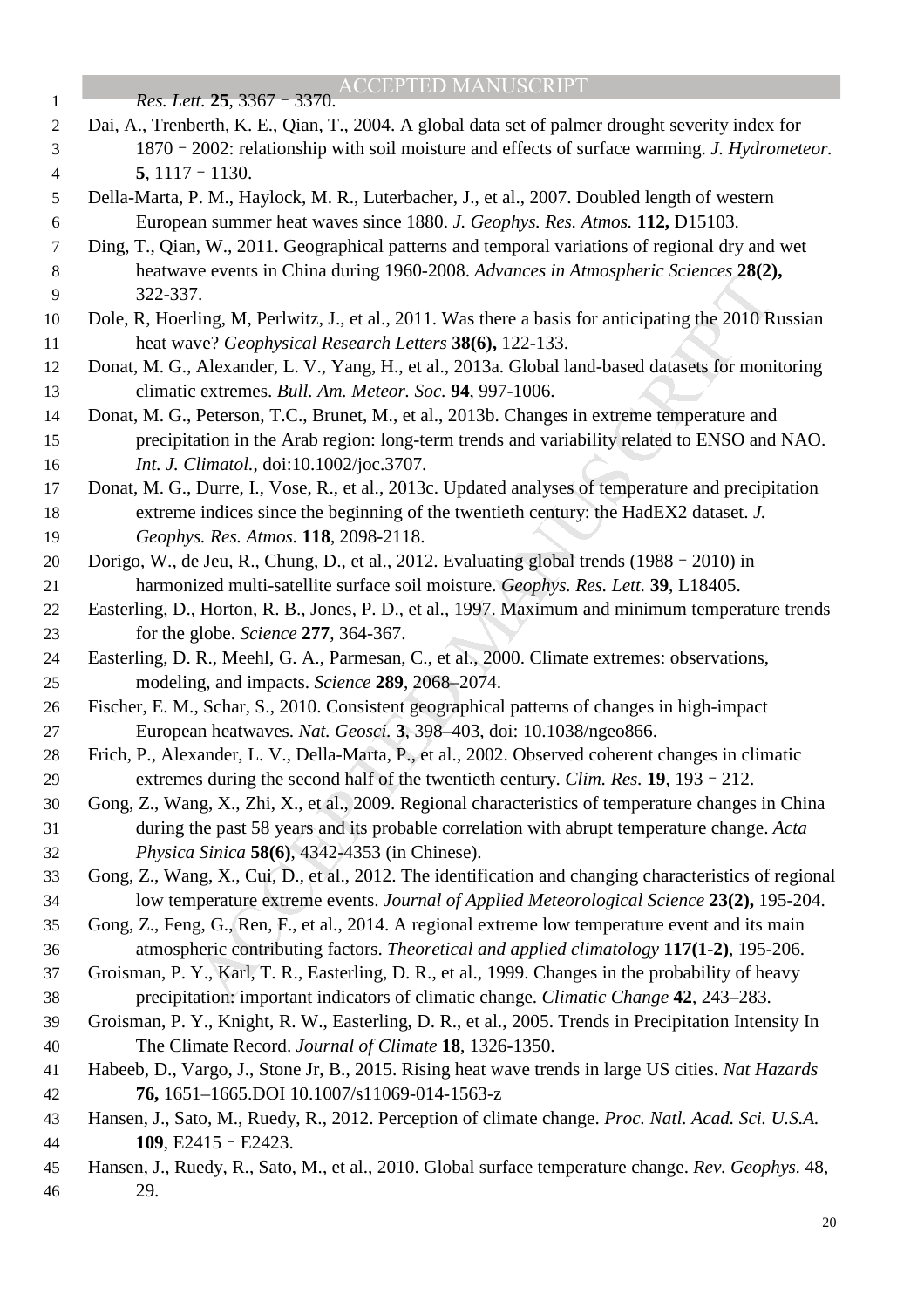on. *N* operator Reports Townary Golay Transmitted The Change. *Cambridge University Press*, *Cambridge and New York*.<br>
Limate Change. *Cambridge University Press*, *Cambridge and New York*.<br>
Limate Change. 2013: The Physi ACCEPTED MANUSCRIPT Heim, R., 2002. A review of twentieth-century drought indices used in the United States. *Bull. Amer. Meteor. Soc.* **83**, 1149–1165. Horton, B., 1995. Geographical distribution of changes in maximum and minimum temperatures. *Atmospheric Research* **37,** 101-117. Huang, D., Qian, Y., 2009. The analysis method of regional characteristics of extreme temperature and its results. *Journal of Nanjing University (Natural Sciences)* **45(6)**, 715-723 (in Chinese). IPCC, 2012. Managing the Risks of Extreme Events and Disasters to Advance Climate Change Adaptation. A Special Report of Working Groups I and II of the Intergovernmental Panel on Climate Change. *Cambridge University Press, Cambridge and New York*. IPCC, 2013. Climate Change 2013: The Physical Science Basis. Contribution of Working Group I to the Fifth Assessment Report of the Intergovernmental Panel on Climate Change. Cambridge Univ*ersity Press, Cambridge and New York*. Iwashima, T., Yamamoto, R., 1993. A statistical analysis of the extreme events: long-term trend of heavy daily precipitation. *J. Meteor. Soc. Japan* **71**, 637–640. Jones, P., Horton, E., Folland, C., et al., 1999. The use of indices to identify changes in climatic extremes. *Climatic Change* **42**, 131-139. Karl, T. R., Kukla, G., Gavin, J., 1984. Decreasing diurnal temperature range in the United States and Canada from 1941-1980 *J. Climate Appl. Meteorol.* **23**, 1489-1504. Karl, T.R., Kukla, G., Gavin, J., 1986. Relationship between temperature range and precipitation trends in the the United States and Canada from 1941-1980. *J. Climate Appl. Meteorol.* **25**, 1878-1886. Karl, T. R., Knight, R. W., 1998. Secular trends of precipitation amount, frequency, and intensity in the USA. *Bull. Amer. Meteor. Soc*. **79**, 231–241. Karl, T.R., Kukla, G., Razuvayev, V.N., et al., 1991. Global warming: evidence for asymmetric diurnal temperature change. *Geophys. Res. Lett.* **18,** 2253-2256 Karl, T., Knight, R. W., Easterling, D. R., et al., 1996. Indices of climate change for the United States, *Bull. Amer. Meteor. Soc.* **77**, 279-291. Kenyon, J., Hegerl, G. C., 2008. Influence of modes of climate variability on global temperature extremes. *J. Clim.* **21**, 3872–3889. Kenyon, J., Hegerl, G. C., 2010. Influence of modes of climate variability on global precipitation extremes. *J. Clim.* **23**, 6248–6262. Klein-Tank, A. M. G., Peterson, T.C., Quadir, D. A., et al., 2006. Changes in daily temperature and precipitation extremes in central and south Asia. *J. Geophys. Res. Atmos.* **111**, D16105. Kuglitsch, F. G., Toreti, A., Xoplaki, E., et al., 2010. Heat wave changes in the eastern Mediterranean since 1960. *Geophys. Res. Lett.* **37**, L04802. Kunkel, K. E., Andsager, K., Easterling, D. R., 1999. Long-term trends in extreme precipitation events over the conterminous United States and Canada. *J. Climate* **12**, 2515-2527, doi: 10.1175/1520-0442 Kunkel, K. E., Bromirski, P. D., Brooks,H. E., et al., 2008. Observed changes in weather and climate extremes. In: Karl, T. R., Meehl,G. A., Christopher, D. M., et al., (Eds.). Weather and Climate Extremes in a Changing Climate. Regions of Focus: North America, Hawaii, Caribbean, and U.S. Pacific Islands. A Report by the U.S. Climate Change Science Program and the Subcommittee on Global Change Research. Li, Y., Ren, F., Li, Y., et al., 2014. Characteristics of the regional meteorological drought events in Southwest China during 1960-2010. *Journal of Meteorological Research* **28(3)**, 381-392. Li, Z., He, Y, Wang, P., et al., 2012. Changes of daily climate extremes in southwestern China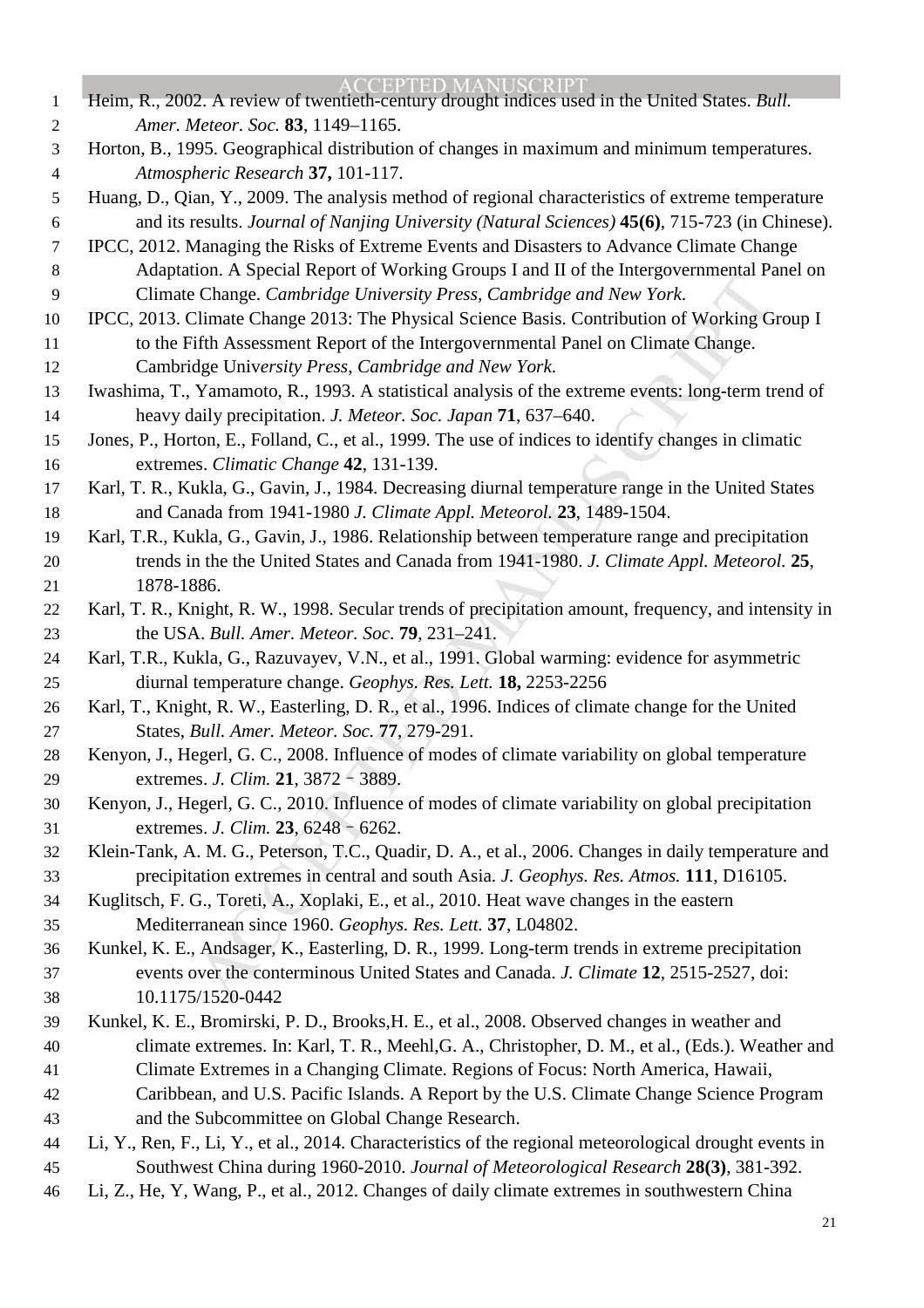Graphys. Res. Lett. 38, 5.<br>
Graphys. Res. Lett. 38, 5.<br>
Graphys. Res. Lett. 38, 5.<br>
Egerl, G. C., Christidis, N., 2013. Detectable changes in the frequency of tempe<br>
1. 1986. Spatial patterns of drought in the Interior Pl CEPTED MANIISCRIPT during 1961–2008. *Global Planet. Change* **80**–**81**, 255–272. Lupikasza, E., 2010. Spatial and temporal variability of extreme precipitation in Poland in the period 1951–2006. *Int. J. Climatol.* **30**, 991–1007. Meehl, G. A., Arblaster, J. M., Branstator, G., 2012. Mechanisms contributing to the warming hole and the consequent U.S. East–West differential of heat extremes. *J. Clim.* **25**, 6394–6408. Min, S., Qian, Y., 2008. Regionality and persistence of extreme precipitation events in China. *Advances in Water Science* **19(6)**, 763-771 (in Chinese). Morak, S., Hegerl, G. C., Kenyon, J., 2011. Detectable regional changes in the number of warm nights. *Geophys. Res. Lett.* **38**, 5. Morak, S., Hegerl, G. C., Christidis, N., 2013. Detectable changes in the frequency of temperature extremes. *J. Clim.* **26**, 1561–1574. Oladipo, E. O., 1986. Spatial patterns of drought in the Interior Plains of North America. *Int. J. Climatol.* **6**, 495–513. Palmer W. C., 1965. Meterological drought. Weather Bureau, U.S. Derpartment of Commerce, Resear Paper No. 45. Pavan, V., Tomozeiu, R., Cacciamani, C., et al., 2008. Daily precipitation observations over Emilia-Romagna: mean values and extremes. *Int. J. Climatol.* **28**, 2065–2079. Penman, H. L., 1948. Natural evaporation from open water, bare soil and grass. *Proceedings of the Royal Society of London. Series A, Mathematical and Physical Sciences* **193** (1032), 120-145. Perkins, S. E., Alexander, L. V., Nairn, J. R., 2012. Increasing frequency, intensity and duration of observed global heatwaves and warm spells. *Geophys. Res. Lett.* **39**. L20714. Perkins, S. E., Alexander, L. V., 2013. On the measurement of heat waves. *J. Clim.* **26,** 4500-4517. Peterson, T. C., Zhang, X. B., Brunet-India, M., et al., 2008. Changes in North American extremes derived from daily weather data. *J. Geophys. Res. Atmos.* **113,** D07113. Peterson, T. C., Jr, R., Hirsch, R., et al., 2013. Monitoring and understanding changes in heat waves, cold waves, floods and droughts in the United States: state of knowledge. *Bull. Am. Meteor. Soc.* **94**, 821-834. Pezza, A. B., Rensch, P., Cai, W., 2012. Severe heat waves in southern Australia: synoptic climatology and large scale connections. *Climate Dyn.* **38**, 209–224, doi:10.1007/s00382-011-1016-2. Plantico, M.S., Karl, T.R., Kukla, G., et al., 1990. Is recent climate change across the United States related to rising levels of anthropogenic greenhouse gas? *J. Geophys. Res.* **95,** 16,617-16,637. Plummer, N., Salinger, M. J., Nicholls, N., et al., 1999. Changes in climate extremes over the Australian region and New Zealand during the twentieth century. *Climatic Change* **42**, 183–202. Pryor, S. C., Howe, J. A., Kunkel, K. E., 2009. How spatially coherent and statistically robust are temporal changes in extreme precipitation in the contiguous USA? *Int. J. Climatol.* **29**, 31– 45. Qian, W., Shan, X., Zhu, Y., 2011. Ranking regional drought events in China for 1960-2009. *Advances in Atmospheric Sciences* **28(2)**, 310-321. Qian, X., Miao, Q., Zhai, P., et al., 2014. Cold–wet spells in mainland China during 1951–2011. *Natural hazards* **74(2),** 931-946. Ramos, A. M., Trigo, R, M., Liberato, M. L. R., 2016. Ranking of multi-day extreme precipitation events over the Iberian Peninsula. *International Journal of Climatology* 2016, doi: 10.1002/joc.4726. Ren, F., Zhai, P., 1998. Study on changes of china's extreme temperatures during 1951-1990.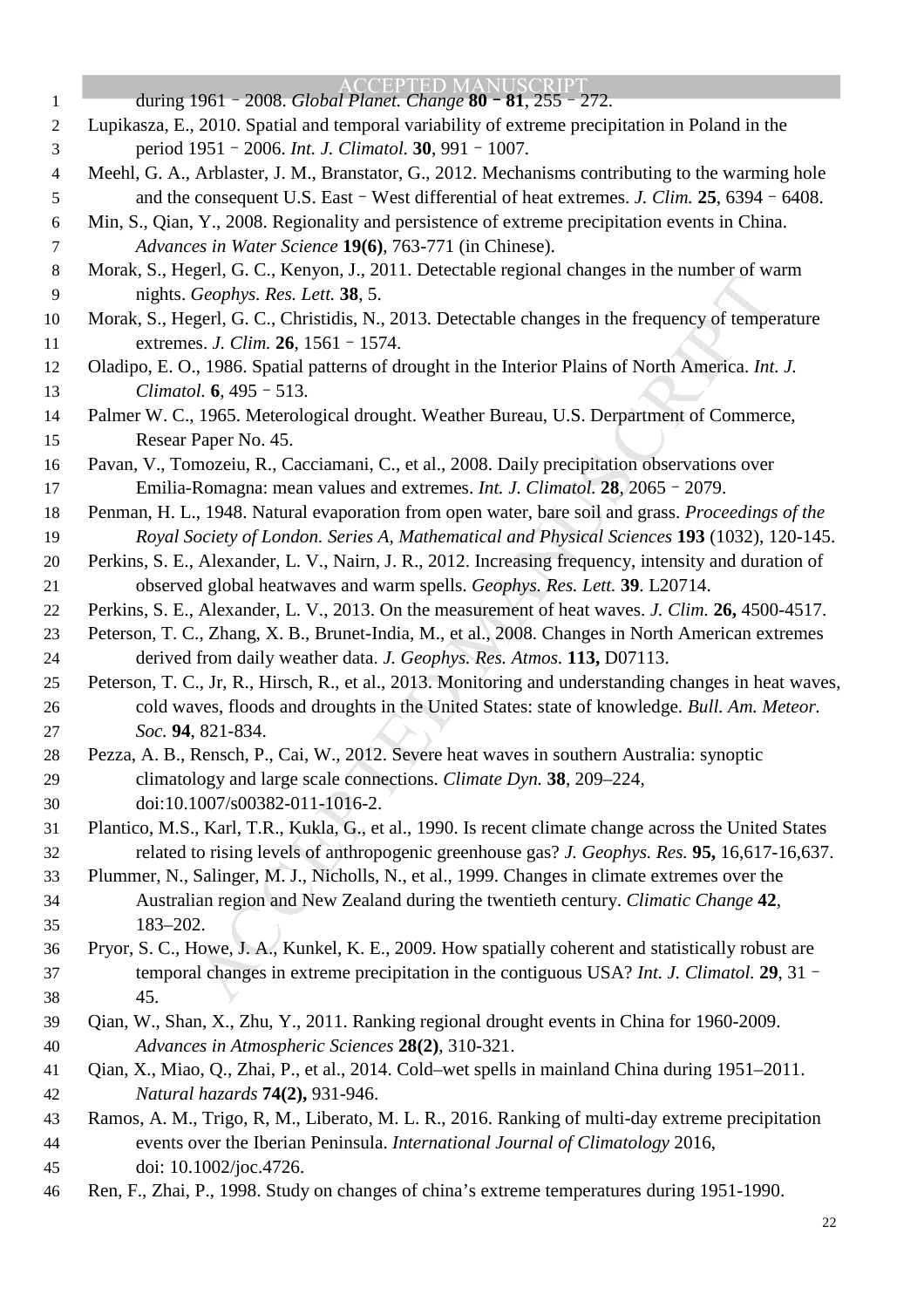| $\mathbf{1}$     | <b>ACCEPTED MANUSCRIPT</b><br>Scientia Atmospherica Sinaca 22(2), 217-227 (in Chinese).                                                                                                               |
|------------------|-------------------------------------------------------------------------------------------------------------------------------------------------------------------------------------------------------|
| $\boldsymbol{2}$ | Ren, F., Cui, D., Gong, Z., et al., 2012. An objective identification technique for regional extreme                                                                                                  |
| 3                | events. Journal of Climate 25, 7015 -7027.                                                                                                                                                            |
| $\overline{4}$   | Ren, F., Gong, Z., Wang, Y., et al., 2015. China's Regional Extreme Events: Droughts, Intense                                                                                                         |
| 5                | Precipitations, Heatwaves and Low Temperatures. China Meteorological Press, Beijing (in                                                                                                               |
| 6                | Chinese).                                                                                                                                                                                             |
| $\tau$           | Robock, A., Vinnikov, K. Y., Srinivasan, G., et al., 2000. The global soil moisture data bank. Bull.                                                                                                  |
| $8\,$            | Am. Meteor. Soc. 81, 1281 - 1299.                                                                                                                                                                     |
| 9                | Rusticucci, M., Renom, M., 2008. Variability and trends in indices of quality-controlled daily                                                                                                        |
| 10               | temperature extremes in Uruguay. Int. J. Climatol. 28, 1083 - 1095.                                                                                                                                   |
| 11               | Scaife, A., Folland, C., Alexander, L., et al., 2008. European climate extremes and the North                                                                                                         |
| 12               | Atlantic Oscillation. J. Clim. 21, 72 - 83.                                                                                                                                                           |
| 13               | Schrier, V. D., Barichivich, G., Briffa, J., et al., 2013. A scPDSI-based global data set of dry and                                                                                                  |
| 14               | wet spells for 1901-2009. Journal of Geophysical Research: Atmospheres 118 (10),                                                                                                                      |
| 15               | 4025-4048. doi: 10.1002/jgrd.50355.                                                                                                                                                                   |
| 16               | Sheffield, J., Wood, E.F., Roderick, M.L., 2012. Little change in global drought over the past 60                                                                                                     |
| 17               | years. Nature 491 (7424), 435-438, doi: 10.1038/nature11575.                                                                                                                                          |
| 18<br>19         | Sheffield, J., Andreadis, K. M., Wood, E. T., et al., 2009. Global and continental drought in the<br>second half of the twentieth century: severity–area–duration analysis and temporal variability   |
| 20               | of large-scale events. J. Clim. 22, 1962 - 1980.                                                                                                                                                      |
| 21               | Skansi, M., Brunet, M., Sigro, J., et al., 2013. Warming and wetting signals emerging from analysis                                                                                                   |
| 22               | of changes in climate extreme indices over South America. Global Planet. Change 100, 295                                                                                                              |
| 23               | $-307.$                                                                                                                                                                                               |
| 24               | Stephenson, D. B., Diaz, H. F., Murnane, R. J., 2008. Definition, diagnosis and origin of extreme                                                                                                     |
| 25               | weather and climate events. In: Murnane, R. J., Diaz, H. F. (Eds.) Climate Extremes and                                                                                                               |
| 26               | Society. Cambridge University Press, Cambridge and New York, pp. 11-23.                                                                                                                               |
| 27               | Sun, Y., Song, L., Yin, H., et al., 2016. Human Influence on the 2015 Extreme high temperature                                                                                                        |
| 28               | events in western China. Bulletin of the American Meteorological Society 97(12),                                                                                                                      |
| 29               | S102-S106.                                                                                                                                                                                            |
| 30               | Sun, Y., Hu, T., Zhang, X., et al., 2018. Anthropogenic Influence on the Eastern China 2016 Super                                                                                                     |
| 31               | Cold Surge. Bulletin of the American Meteorological Society 99(1), S123-S127.                                                                                                                         |
| 32               | Suppiah, R., Hennessy, K., 1998. Trends in seasonal rainfall, heavy rain-days, and number of dry                                                                                                      |
| 33               | days in. Australia 1910-1990. Int. J. Climatol. 10, 1141-1164.                                                                                                                                        |
| 34               | Szinell, C. S., Bussay, A., Szentimrey, T., 1998. Drought tendencies in Hungary. International Journal of                                                                                             |
| 35               | Climatology 18(13), 1479-1491.                                                                                                                                                                        |
| 36               | Tang Y., Gan, J., Zhao, L., et al., 2006. On the climatology of persistent heavy rainfall events in                                                                                                   |
| 37               | China. Advances in Atmospheric Sciences 23(5), 678-692.                                                                                                                                               |
| 38<br>39         | Toreti, A., Xoplaki, E., Maraun, D., et al., 2010. Characterisation of extreme winter precipitation in<br>Mediterranean coastal sites and associated anomalous atmospheric circulation patterns. Nat. |
| 40               | Hazards Earth Syst. Sci. 10, 1037 - 1050.                                                                                                                                                             |
| 41               | Vidal, J., Martin, E., Franchisteguy, L., et al., 2010. Multilevel and multiscale drought reanalysis                                                                                                  |
| 42               | over France with the Safran-Isba-Modcou hydrometeorological suite. Hydrol. Earth Syst. Sci.                                                                                                           |
| 43               | 14, $459 - 478$ .                                                                                                                                                                                     |
| 44               | Villarini, G., Smith, J., Vecchi, G., 2013. Changing frequency of heavy rainfall over the central                                                                                                     |
| 45               | United States. J. Clim. 26, 351 - 357.                                                                                                                                                                |
| 46               | Wang, Y., Ren, F., Zhang, X., 2014. Spatial and temporal variations of regional high temperature                                                                                                      |
|                  | 23                                                                                                                                                                                                    |
|                  |                                                                                                                                                                                                       |